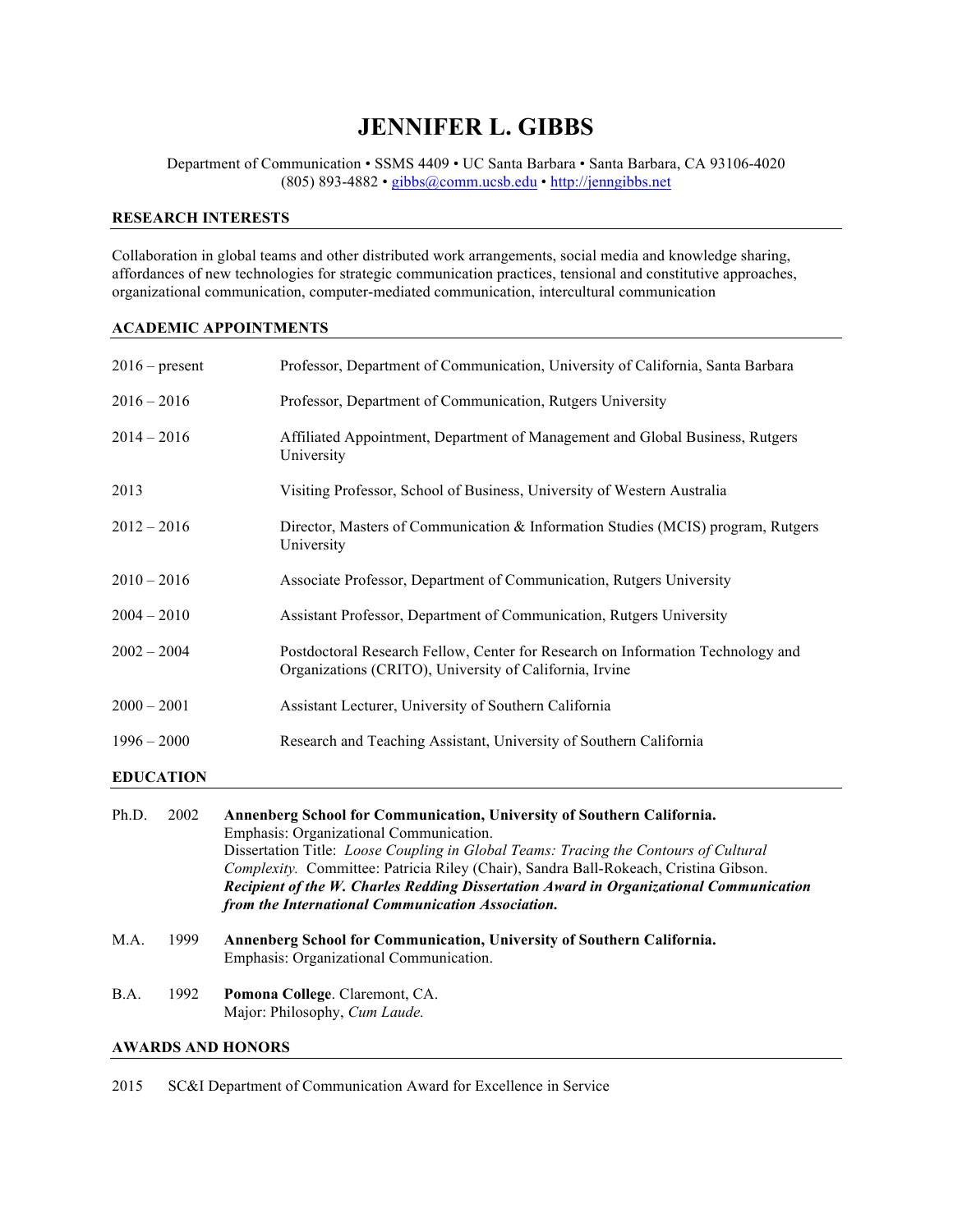- 2015 2<sup>nd</sup> Place Competitive Poster Session, NJ Social Media Summit, William Paterson University
- 2014 Emerald Best International Symposium Award Finalist for Symposium on "Understanding the Dynamics of Global Teams", Academy of Management Convention, Philadelphia, PA, August 2014
- 2014 SC&I Outstanding Faculty Award (selected by PhD students and awarded to the best faculty advisor schoolwide), 2014-2015
- 2013 Article featured in *Human Relations* Editor's Choice Collection
- 2013 Article featured in *Administrative Science Quarterly's* Editor's Choices for Group Diversity and Performance
- 2012 University of Western Australia School of Business Dean's Best Paper Award
- 2011 SC&I Department of Communication Award for Excellence in Research
- 2010 MCIS Faculty Appreciation Award (selected by the MCIS students)
- 2009 *Human Relations* Article of the Year Award
- 2006 SCILS Department of Communication Award for Excellence in Teaching
- 2005 Top 8 Paper Award for conference paper entitled "Are we a 'match'? Choosing partners in the online dating market," presented at International Communication Association convention, Communication and Technology Division, New York, NY
- 2003 Recipient of the W. Charles Redding Dissertation Award in Organizational Communication from the International Communication Association
- 2002 Top 3 Paper Award and Top Student Paper Award for conference paper entitled "Loose Coupling in Global Teams: Reconciling Cultural Tensions across Time and Space," presented at International Communication Association convention, Organizational Communication Division, Seoul, Korea
- 2001 Top Student Paper Award for conference paper entitled "Loose Coupling in Global Teams: Towards a New Conceptualization of Culture," presented at Rochester Institute of Technology convention, Rochester, NY
- 1997 Outstanding Research Award for Best Paper in Organizational Communication, Annenberg School for Communication, University of Southern California

#### **RESEARCH**

#### **Books**

Kurtzberg, T., & Gibbs, J. L. (in progress). *Distracted: Staying connected without losing focus.* Under contract with Praeger Press. [Full draft due by July 2016, expected publication in 2017]

#### **Peer-Reviewed Journal Articles**

- Erhardt, N., Gibbs, J. L., Martin-Rios, C., & Sherblom, J. C. (in press). Exploring dimensions of team learning processes through email over time. *Small Group Research.*
- Gibbs, J. L., Kim, H., & Ki, S. (in press). Investigating the role of control and support mechanisms in members' sense of virtual community. *Communication Research.*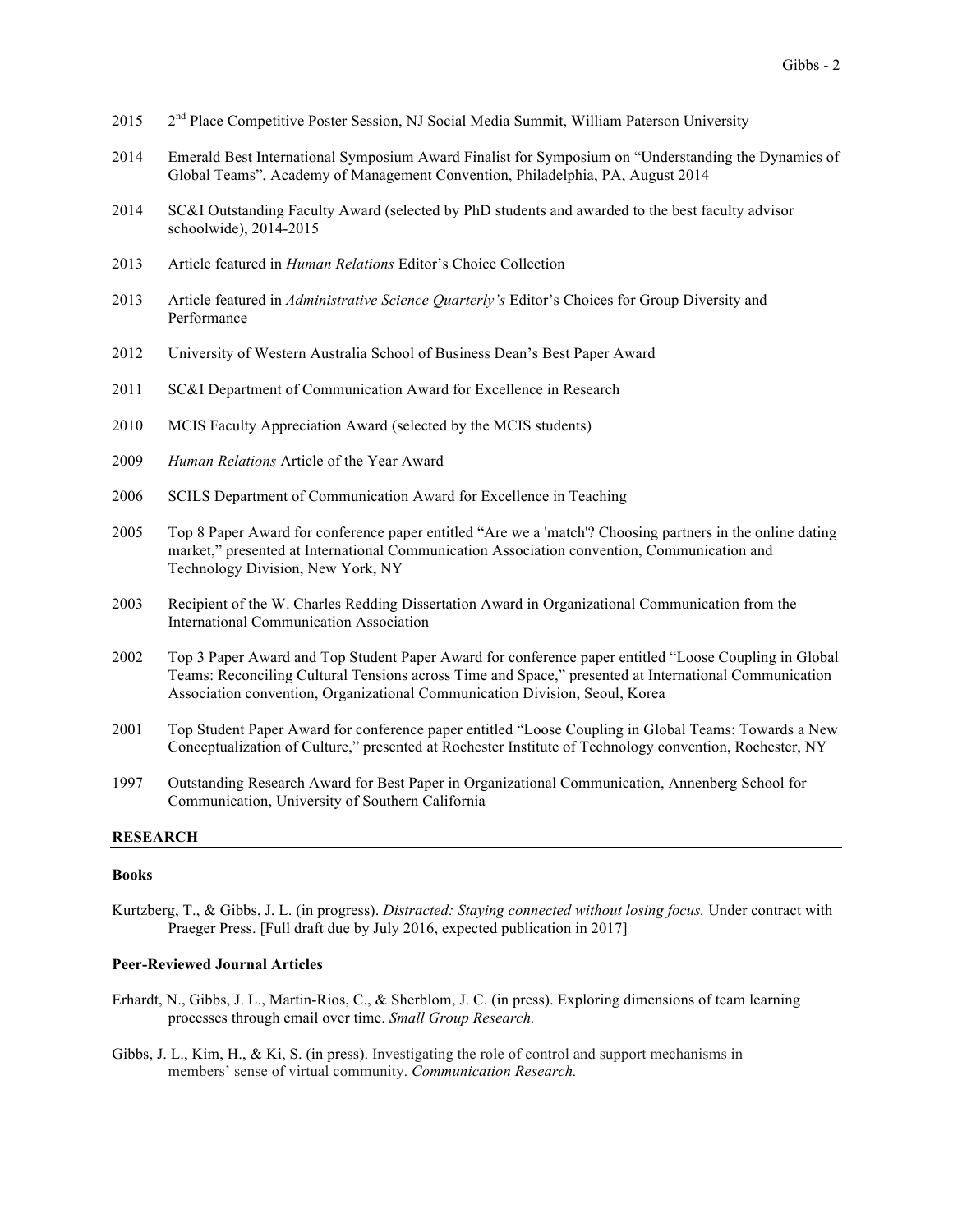- Gibbs, J. L., Sivunen, A., & Boyraz, M. (in press). Investigating the impacts of team type and design on virtual team processes. *Human Resource Management Review*, special issue on "Virtual Teams in Organizations".
- Gibbs, J. L., Eisenberg, J., Rozaidi, N. A., & Griaznova, A. (2015). The "megapozitiv" role of enterprise social media in enabling cross-boundary communication in a distributed Russian organization. *American Behavioral Scientist, 59,* 75-102.
- Ellison, N. B., Gibbs, J. L., & Weber, M. S. (2015). The use of enterprise social network sites for knowledge sharing in distributed organizations: The role of organizational affordances. *American Behavioral Scientist, 59,* 103-123.
- Erhardt, N., & Gibbs, J. L. (2014). The dialectical nature of impression management in knowledge work: Unpacking tensions in media use between managers and subordinates. *Management Communication Quarterly, 28*, 155-186. [Lead Article]
- Gibbs, J. L., Rozaidi, N. A., & Eisenberg, J. (2013). Overcoming the "ideology of openness": Probing the affordances of social media for organizational knowledge sharing. *Journal of Computer-Mediated Communication,* 19(1), 102-120.
- Halpern, D., & Gibbs, J. L. (2013). Social media as a catalyst for online deliberation? Exploring the affordances of Facebook and YouTube for political expression. *Computers in Human Behavior, 29,* 1159-1168.
- Gibson, C. B., Gibbs, J. L., Stanko, T., Tesluk, P, & Cohen, S. G. (2011). Including the "I" in virtuality and modern job design: Extending the Job Characteristics Model to include the moderating effect of individual experiences of electronic dependence and co-presence. *Organization Science, 22*(6), 1481-1499. *Awarded UWA School of Business Dean's Best Paper Award 2012.*
- Gibbs, J. L., Ellison, N. B., & Lai, C. H. (2011). First comes love, then comes Google: An investigation of uncertainty reduction strategies and self-disclosure in online dating. *Communication Research*, *38*(1), 70-100.
- Heino, R. D., Ellison, N. B., & Gibbs, J. L. (2010). Relationshopping: Investigating the market metaphor in online dating. *Journal of Social and Personal Relationships, 27*(4), 427-447. [Lead Article]
- Gibbs, J. L. (2009). Dialectics in a global software team: Negotiating tensions across time, space, and culture. *Human Relations, 62*(6), 905-935. *Awarded Human Relations Paper of the Year 2009. Featured in the HR Editor's Choice Collection (Paul Edwards).*
- Gibbs, J. L., Nekrassova, D., Grushina, Y., & Abdul Wahab, S. (2008). Reconceptualizing virtual teaming from a constitutive perspective: Review, redirection, and research agenda. In C. S. Beck (Ed.), *Communication yearbook 32* (pp. 187-229). New York: Routledge.
- Gibson, C. B., & Gibbs, J. L. (2006). Unpacking the concept of virtuality: The effects of geographic dispersion, electronic dependence, dynamic structure, and national diversity on team innovation. *Administrative Science Quarterly*, *51*, 451-495. *Featured as one of the ASQ Editor's Choices for Group Diversity and Performance.*
- Gibbs, J. L., Ellison, N. B., & Heino, R. D. (2006). Self-Presentation in online personals: The role of anticipated future interaction, self-disclosure, and perceived success in Internet dating. *Communication Research, 33*(2), 152-177.
- Ellison, N. B., Heino, R. D., & Gibbs, J. L. (2006). Managing impressions online: Self-Presentation processes in the online dating environment. *Journal of Computer-Mediated Communication 11*(2), 415-441.
- Kraemer, K. L., Gibbs, J. L., & Dedrick, J. (2005). Impacts of globalization on e-commerce use and firm performance: A cross-country investigation. *The Information Society, 21*(5), 323-340. [Lead Article]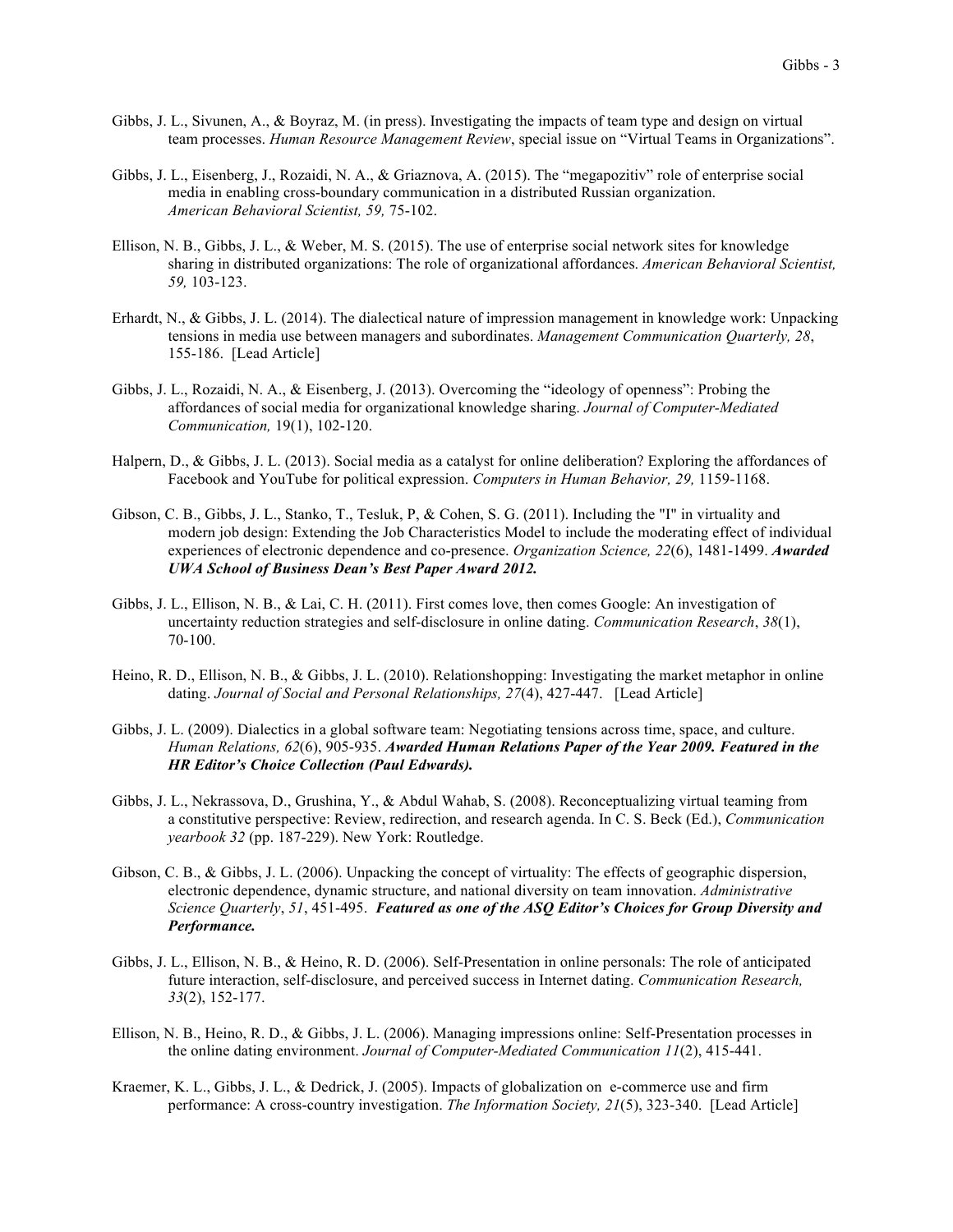- Gibbs, J. L., & Kraemer, K. L. (2004). A cross-country investigation of the determinants of scope of e-commerce use: An institutional approach. *Electronic Markets*, *14*(2), 124-137.
- Xu, S., Zhu, K., & Gibbs, J. L. (2004). Global technology, local adoption: A cross-country investigation of Internet adoption by companies in the United States and China. *Electronic Markets*, *14*(1), 13-24.
- Gibbs, J. L., Kraemer, K. L., & Dedrick, J. (2003). Environment and policy factors shaping global e-commerce diffusion: A cross-country comparison. *The Information Society*, *19*(1), 5-18. [Lead Article]
- Kraemer, K. L., Dedrick, J., & Gibbs, J. (2003). Introduction to the special volume on globalization and e-commerce. *Communications of the Association for Information Systems, 10*, Article 1.
- Matei, S., Ball-Rokeach, S. J., Wilson, M., Gibbs, J., & Gutierrez Hoyt, E. (2001). Metamorphosis: A field research methodology for studying communication technology and community. *Electronic Journal of Communication/ La Revue Electronique de Communication* [On-line serial], *11*(2). Available http://www.cios.org/ejcpublic/011/2/01125.html.

#### **Book Chapters and Proceedings**

- Gibbs, J. L., Kim, H., & Boyraz, M. (in press). Virtual teams. In C. R. Scott & L. K. Lewis (Eds.), *International encyclopedia of organizational communication.* Hoboken, NJ: Wiley.
- Gibbs, J. L., Doerfel, M., & Ki, S. (in press). Field methods in organizational communication. In C. R. Scott & L. K. Lewis (Eds.), *International encyclopedia of organizational communication.* Hoboken, NJ: Wiley.
- Gibbs, J. L. (in press). Managing tensions in virtual work arrangements. In D. Ballard & M. McGlone (Eds.), *New Agendas Series: Work Pressures.* New York: Routledge.
- Eisenberg, J., Gibbs, J. L., & Erhardt, N. (2016). The role of vertical and shared leadership in virtual team collaboration. In C. M. Graham (Ed.), *Strategic management and leadership for systems development in virtual spaces* (pp. 22-42)*.* Hershey, PA: IGI Global.
- Gibbs, J. L., & Gibson, C. B. (2015). Making virtual teams more innovative through effective communication. In K. D. Elsbach, A. B. Kayes, & D. C. Kayes (Eds.), *Contemporary organizational behavior in action* (pp. 331-339). New York: Pearson.
- Gibson, C. B., & Gibbs, J. L. (2015). Leading global teams. In J. M. Bennett (Ed.), *The SAGE Encyclopedia of intercultural competence* (pp. 586-589). Boston: Sage.
- Gibbs, J. L., & Boyraz, M. (2015). International HRM's role in managing global teams. In Collings, D. G., Wood, G., & Caligiuri, P. (Eds.), *The Routledge companion to international human resource management* (pp. 532-551). New York: Routledge.
- Doerfel, M., & Gibbs, J. L. (2014). Field research. In L. L. Putnam & D. K. Mumby (Eds.), *The SAGE handbook of organizational communication* (3rd Edition, pp. 223-243). Los Angeles: Sage.
- Gibbs, J. L., Grushina, S. V., Gibson, C. B., Dunlop, P., & Cordery, J. (2013). Encouraging participation in global teams: Unpacking the role of language, culture, and communication practices. In T. Lee, K. Trees and R. Desai (Eds.), *Refereed Proceedings of the Australian and New Zealand Communication Association conference: Global Networks-Global Divides: Bridging New and Traditional Communication Challenges,*  ISSN 1448-4331, available at: www.anzca.net/conferences/past-conferences/161.html
- Gibbs, J. L. (2012). How to be successful in online dating. In A. K. Goodboy & K. Schulz (Eds.), *Introduction to communication studies: Translating communication scholarship into meaningful practice* (pp. 3-9). Dubuque, IA: Kendall/Hunt.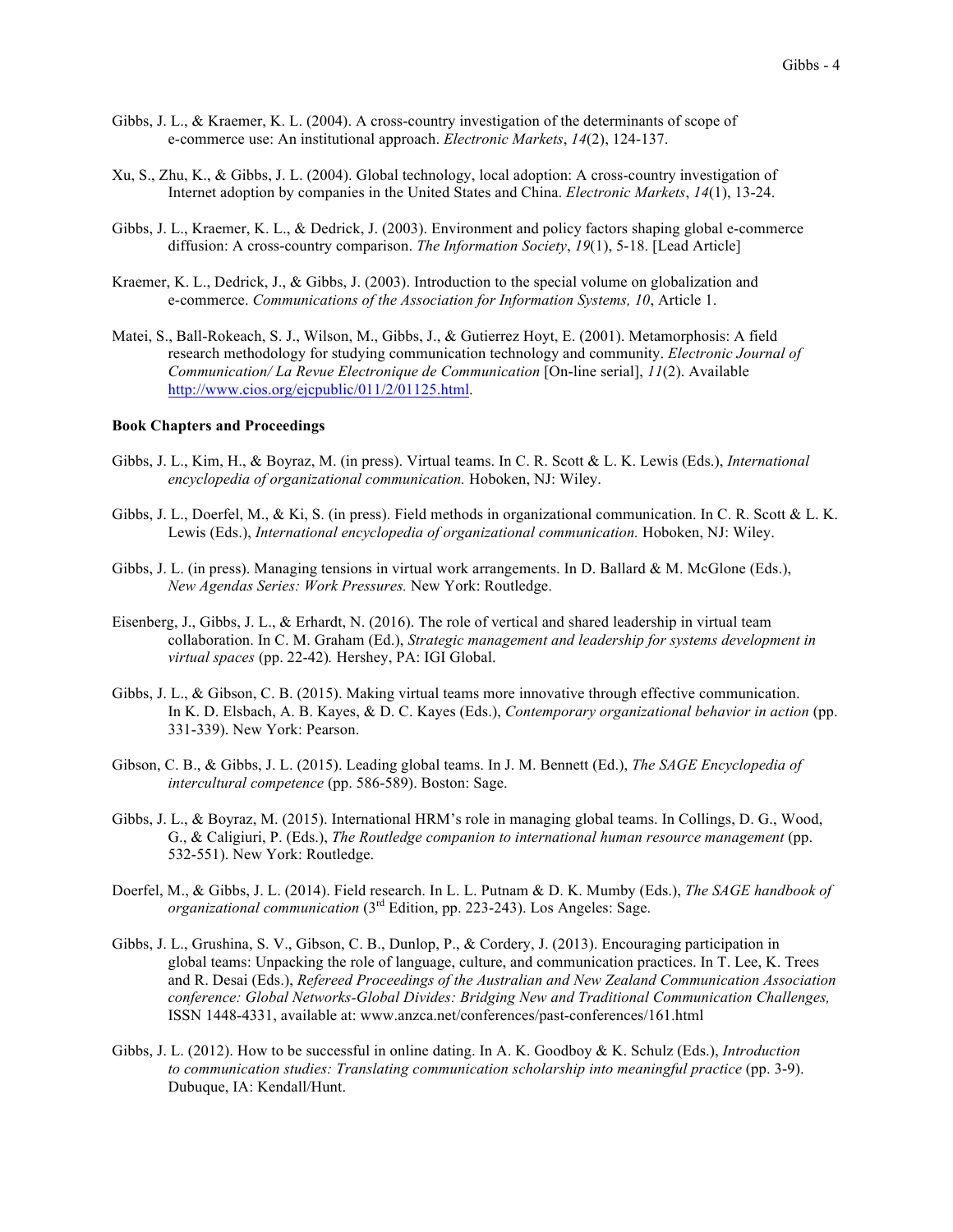- Gibbs, J. L., Scott, C. R., Kim, Y. H., & Lee, S. K. (2010). Examining tensions in telework policies. In S. D. Long (Ed.), *Communication, relationships, and practices in virtual work* (pp. 1-25)*.* New York: IGI Global.
- Gibbs, J. L. (2009). Culture as kaleidoscope: Navigating cultural tensions in global collaboration. In *Proceedings of the ACM International Workshop on Intercultural Collaboration* (IWIC 2009) (pp. 89-98), available at: http://dl.acm.org/citation.cfm?id=1499239&CFID=709826531&CFTOKEN=49301086
- Gibbs, J. L., Kraemer, K. L., & Dedrick, J. (2007). Environment and policy factors shaping global e-commerce diffusion: A cross-country comparison. In C. Avgerou (Ed.), *Information systems, globalization, and developing countries* (pp. 336-355), Volume VI of *Major currents in information systems 2* (Eds. L. P. Willcocks & A. S. Lee)*.* London: Sage.
- Gibbs, J. L. (2006). Decoupling and coupling in global teams: Implications for human resource management. In G. K. Stahl & I. Bjorkman (Eds.), *Handbook of research in international human resource management* (pp. 347-363). Northampton, MA: Edward Elgar.
- Gibbs, J. L. (2005). The complexity of organizational culture in global teams. In L. C. Lederman, W. D. Gibson, & M. Taylor (Eds.), *Communication theory casebook* (2<sup>nd</sup> Ed.) (pp. 245-260). Dubuque, IA: Kendall/Hunt.
- Gibbs, J. L., Ball-Rokeach, S. J., Jung, J., Kim, Y., & Qiu, J. (2004). The globalization of everyday life: Visions and reality. In M. Sturken, D. Thomas, & S. Ball-Rokeach (Eds.), *Technological visions: The hopes and fears that shape new technologies* (pp. 339-358). Philadelphia: Temple University Press.

#### **Invited Book Reviews**

- Gibbs, J. L. (2010). The constitutive role of communication in organizing. Review of *Building theories of organization: The constitutive role of communication* (L. L. Putnam & A. M. Nicotera, Eds.). *Administrative Science Quarterly, 55,* 159-161.
- Gibbs, J. L. (2009). Organizational identification as expressed through Latino political partisanship. Review of *Inviting Latino voters: Party messages and Latino party identification* (S. L. Connaughton). *Review of Communication, 9*(2), 138-141.

## **Published Reports and White Papers**

- Ball-Rokeach, S. J., Gibbs, J., Gutierrez Hoyt, E., Jung, J., Kim, Y., Matei, S., Wilson, M., Yuan, Y., & Zhang, L. (2000). *The challenge of belonging in the 21st century: The case of Los Angeles* (White Paper 1). Los Angeles: Annenberg School for Communication, Communication Technology and Community Program.
- Ball-Rokeach, S. J., Gibbs, J., Jung, J., Kim, Y., & Qiu, J. (2000). *The globalization of everyday life: Visions and reality* (White Paper 2). Los Angeles: Annenberg School for Communication: Communication Technology and Community Program.
- Becklund, L., Pryor, L., Heino, R., & Gibbs, J. (1998). *Ready or not: High school journalism in the 21st century*. Study funded by the Soros Foundation, New York, NY and published by the Annenberg School for Communication, USC.

#### **Work in Progress**

- Gibbs, J. L., Gibson, C. B., Grushina, S. V., & Dunlop, P. D. (in progress). Understanding participation in global teams: Overcoming status differences to foster engagement in global teams.
- Gibbs, J. L., Sivunen, A., Boyraz, M., & Nordback, E. (in progress). Who is this "we"? Examining the development of identification and conflict in global teams through talk.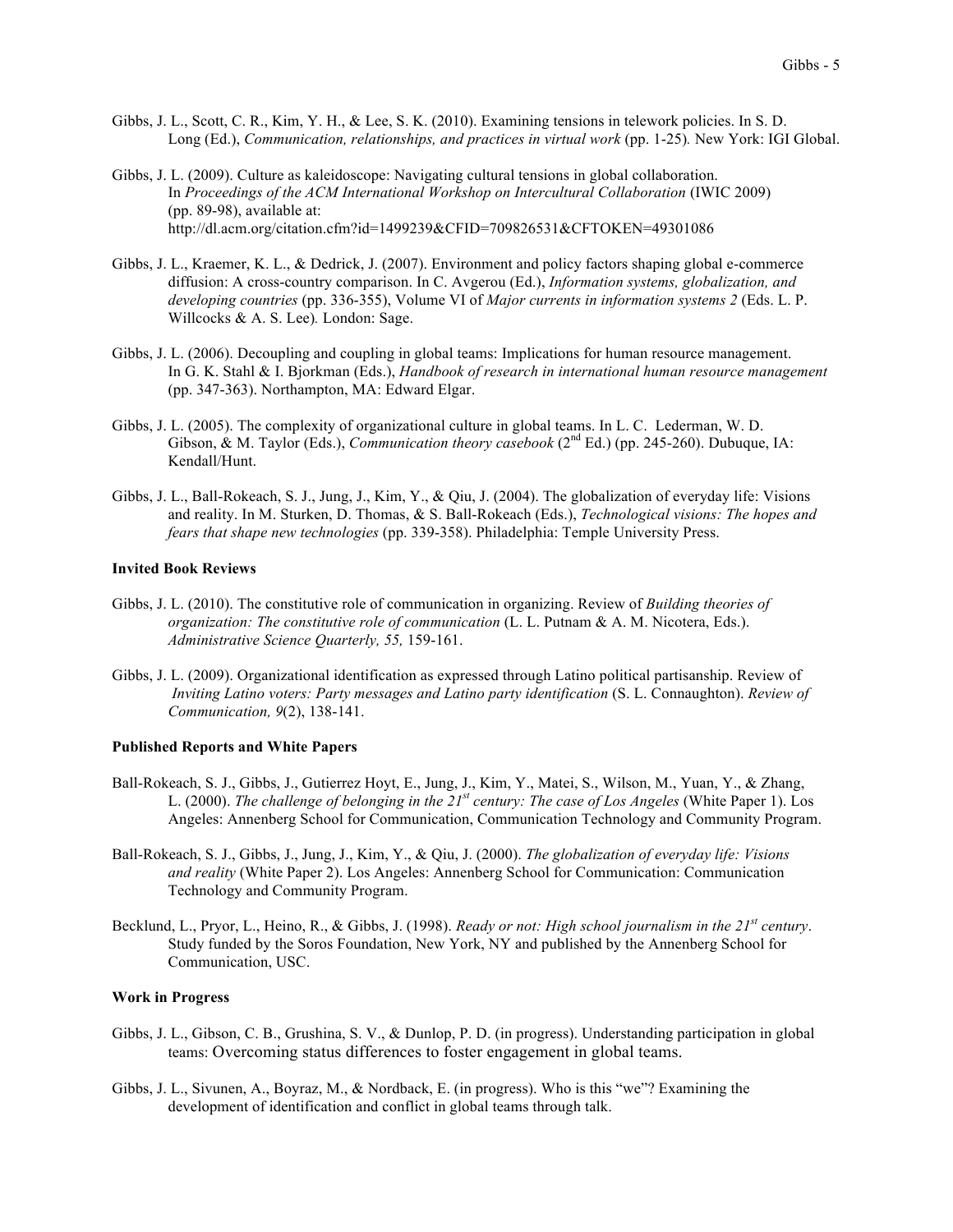- Gibbs, J. L., & Kim, H. (in progress). Invoking the power of Book Club: An investigation of concertive control in an online community.
- Gibbs, J. L. (in progress). Rethinking virtuality in a social media age.

#### **Competitively Selected Conference Papers**

- Gibbs, J. L., Boyraz, M., Sivunen, A., & Nordback, E. (2016, November). *Psychologically safe communication climate in global teams: Overcoming subgroups in electronic communication practices*. Paper to be presented at ECREA, 6<sup>th</sup> European Communication Conference, Prague, Czech Republic.
- Gibbs, J. L. (2016, November). *Group communication: More than decision making or problem solving.* Panelist for panel accepted to the National Communication Association Convention, Philadelphia, PA.
- Rozaidi, N. A., Gibbs, J. L., & Eisenberg, J. (2016, September). *Accept or reject? Predicting ideation outcomes through enterprise social media*. To be presented at the International Conference on Communication and Media 2016, Kuala Lumpur, Malaysia.
- Gibbs, J. L. (2016, August). *Definition and measurement of team virtuality.* Panelist for panel accepted to the Academy of Management Convention, Anaheim, CA.
- Gibbs, J. L. (2016, August). *Rethinking virtuality in a digital media age.* Paper to be presented at the Academy of Management Convention, Anaheim, CA.
- Gibbs, J. L. (2016, July). International, interdisciplinary perspectives on global teams. Panelist for panel accepted to INGroup, Helsinki, Finland.
- Gibbs, J. L., Sivunen, A., & Boyraz, M. (2016, June). *Investigating the impacts of team type and design on virtual team processes*. Paper presented at the International Communication Association Convention, Fukuoka, Japan.
- Gibbs, J. L. (2015, November). Panelist for *Creating collaborative opportunities: Examining interactive communities in social media research & practice.* Panel presented at the National Communication Association Convention, Las Vegas, NV.
- Gibbs, J. L. (2015, November). Panelist for *Embracing group and team research opportunities*. Panel presented at the National Communication Association Convention, Las Vegas, NV.
- Gibbs, J. L. (2015, November). Panelist for *Managing interactivity for interdisciplinary teamwork and collaboration: Facilitating across boundaries of knowing*. Panel presented at the National Communication Association Convention, Las Vegas, NV.
- Eisenberg, J., Gibbs, J. L., & Erhardt, N. (2015, August). *Shared leadership: Investigating the contingency factors influencing virtual team effectiveness.* Paper presented at the Academy of Management Convention, Vancouver, Canada.
- Erickson, I., Gibbs, J., & Mazmanian, M. (2015, August). *Field research of the future: Challenges, opportunities, pragmatics.* Professional Development Workshop (PDW) presented at the Academy of Management Convention, Vancouver, Canada.
- Boyraz, M., Nordback, E., Gibbs, J. L., & Sivunen, A. (2015, May). *Who is this "we"? Examining the development of identification and conflict in global teams through talk.* Paper presented at the International Communication Association Convention, San Juan, Puerto Rico.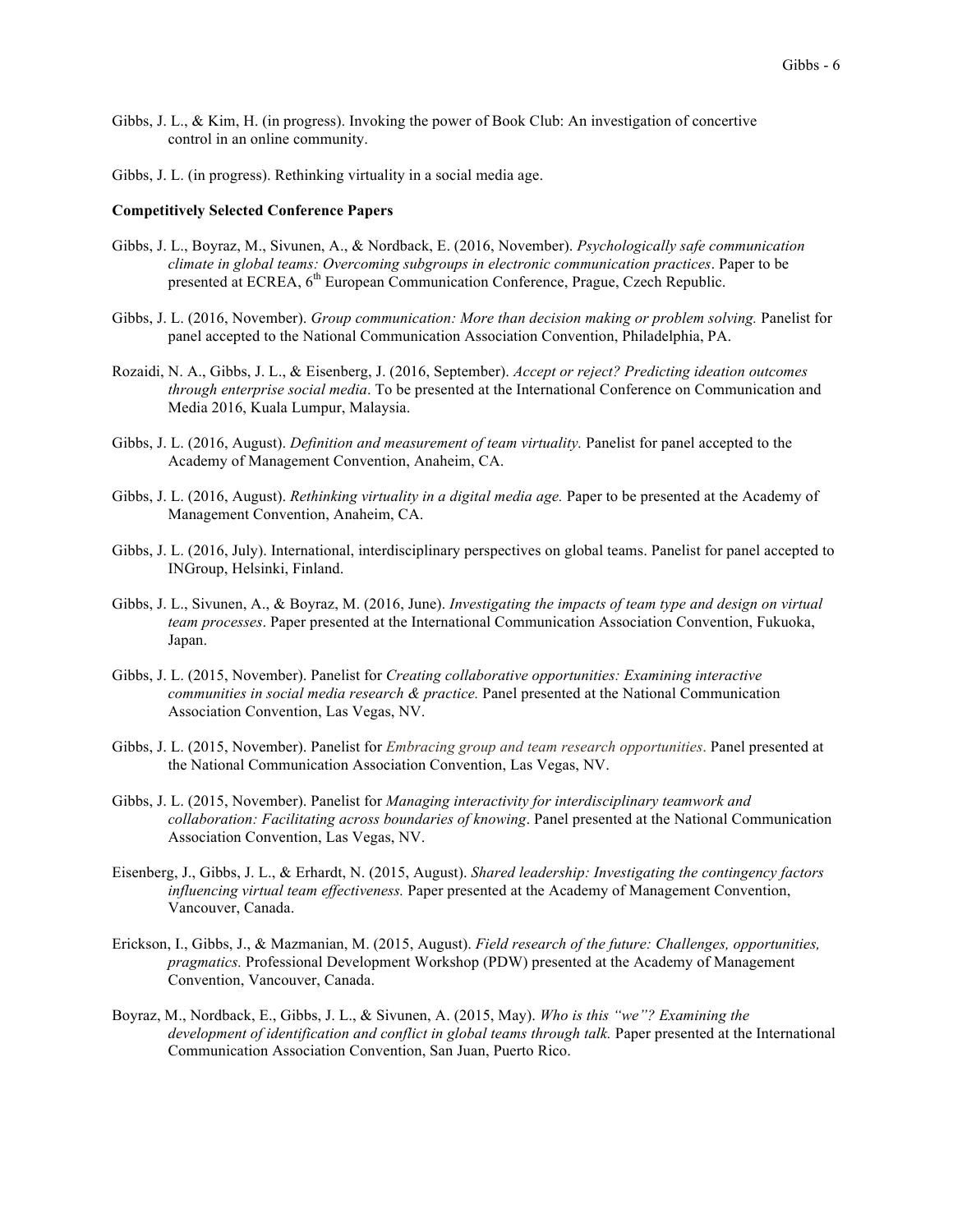- Eisenberg, J., Nekrassova, D., Gibbs, J. L., & Rozaidi, N. (2015, April). *Making sense of enterprise social media (ESM) in a globally distributed organization.* Poster presented at the NJ Social Media Summit, William Paterson University. *2nd Place, Competitive Poster Session.*
- Gibbs, J. L., Eisenberg, J., Rozaidi, N. A., & Griaznova, A. (2014, November). *The "megapozitiv" role of enterprise social media in enabling cross-boundary communication in a distributed Russian organization.* Paper presented at the National Communication Association Convention, Chicago, IL.
- Gibbs, J. L., Gibson, C. B., & Grushina, S. V. (2014, August). *Understanding participation in global teams.* Paper presented at the Academy of Management Convention, Philadelphia, PA. *Emerald Best International Symposium Award Finalist for Symposium on "Understanding the Dynamics of Global Teams".*
- Gibbs, J. L., Sivunen, A., Boyraz, M., & Nordback, E. (2014, May). *Investigating the affordances of group-based ICTs for global team participation, conflict, and identification.* Paper presented at the International Communication Association Convention, Seattle, WA.
- Gibbs, J. L., Gibson, C. B., & Grushina, S. V. (2014, May). *Understanding participation patterns in global teams and how they lead to meaningful engagement across boundaries.* Paper presented at the International Communication Association Convention, Seattle, WA.
- Rozaidi, N. A., Gibbs, J. L., & Eisenberg, J. (2014, May). *Exploring technological affordances for identification in global outsourcing work.* Paper presented at the International Communication Association Convention, Seattle, WA.
- Gibbs, J. L., Kim, H., & Ki, S. (2013, November). *Supporting or controlling? Investigating the role of concertive control, normative influence, and social support in online community belonging.* Paper presented at the National Communication Association Convention, Washington, DC.
- Eisenberg, J. R., Rozaidi, N. A., Gryaznova, A., & Gibbs, J. L. (2013, September). *"Social" knowledge sharing in a Russian MNC: The role of enterprise social media in cross-boundary collaboration.* Paper presented at the Association for International Business Convention, Moscow, Russia.
- Gibbs, J. L., Grushina, Y. V., Gibson, C. B., Dunlop, P. D., & Cordery, J. (2013, July). *Encouraging participation in global teams: Unpacking the role of language, culture, and communication practices.* Paper presented at the Australian and New Zealand Communication Association (ANZCA) Convention, Fremantle, Western Australia.
- Gibbs, J. L. (2013, June). *Managing tensions in distributed collaboration*. Paper presented at the International Communication Association Convention, London, England.
- Gibbs, J. L., Boyraz, M., & Goldthwaite, C. (2013, June). *From conflict to creativity in global teams: The moderating role of shared identity and perceived proximity.* Paper presented at the International Communication Association Convention, London, England.
- Kim, Y. H., Gibbs, J. L., & Erhardt, N. (2013, June). *The coevolution of communication networks and expertise recognition-induced information-seeking behaviors.* Paper presented at the International Communication Association Convention, London, England.
- Ellison, N. B., Gibbs, J. L., & Weber, M. S. (2013, April). *The role of social media for knowledge sharing in distributed work: A conceptual framework.* Paper presented at Collaborative Organizations and Social Media 2013 (COSM2013) Symposium, Brunswick, Maine.
- Gibbs, J. L., Rozaidi, N., & Eisenberg, J. (2012, November). *Overcoming the "ideology of openness": Probing the affordances of social media for organizational knowledge sharing.* Paper presented at the National Communication Association Convention, Orlando, FL.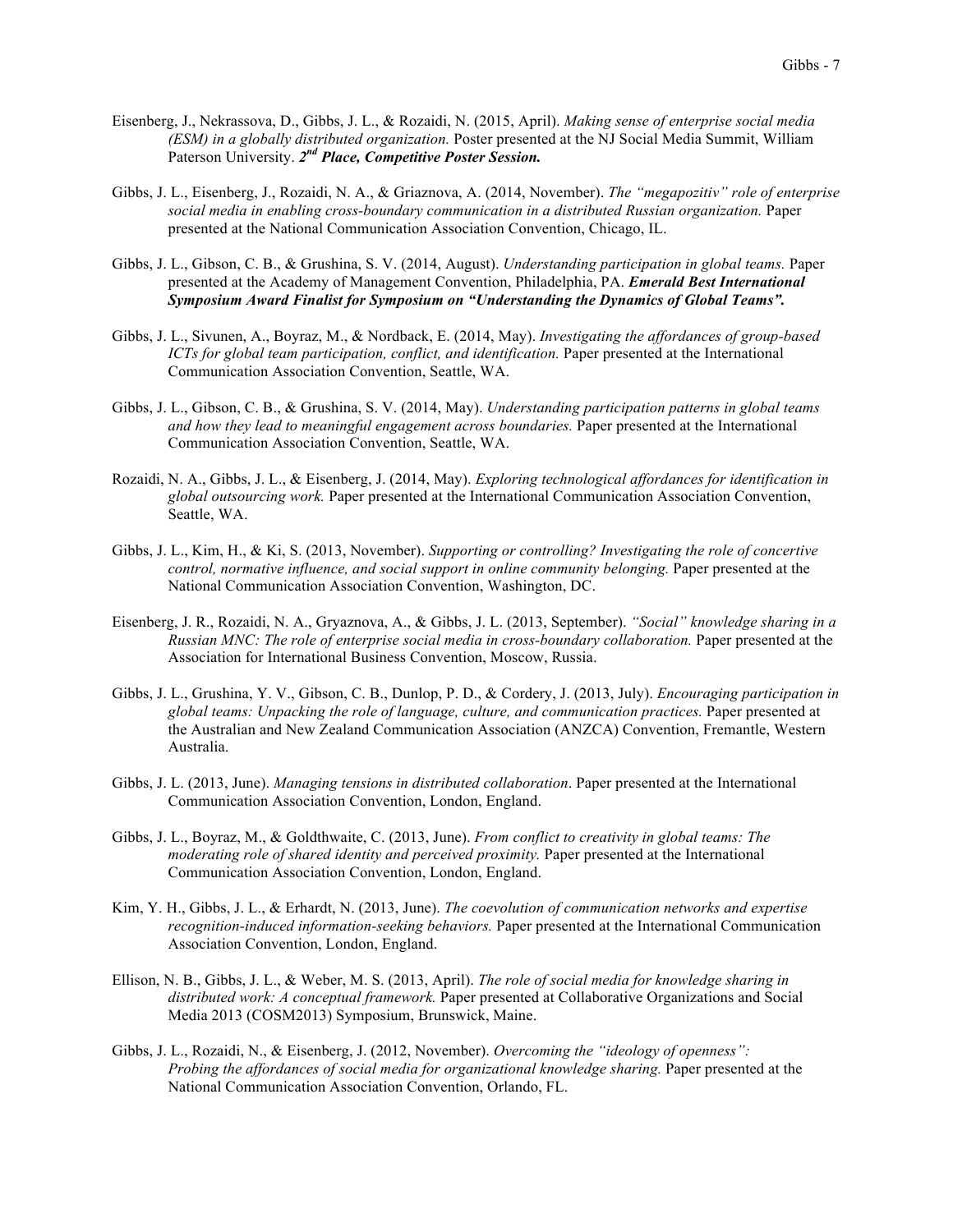- Gibbs, J. L. (2012, November) *Mixed methods and behavioral data in social media research.* Paper presented at the National Communication Association Convention, Orlando, FL.
- Erhardt, N. L., & Gibbs, J. L. (2012, May). *Managing impressions in knowledge work: Unpacking affordances of media use.* Paper presented at the International Communication Association Convention, Phoenix, AZ.
- Kim, Y. H., & Gibbs, J. L. (2012, May). *A network approach to trust in computer-mediated temporary teams.* Paper presented at the International Communication Association Convention, Phoenix, AZ.
- Gibbs, J. L. (2011, December). *Invoking the power of Book Club: An investigation of community-based online relationships.* Paper presented at Oxford Internet Institute Symposium on Relationships and the Internet, Oxford, England.
- Gibbs, J. L., & Kim, H. (2011, May). *Invoking the power of Book Club: An investigation of concertive control in an online community.* Paper presented at the International Communication Association Convention, Boston, MA.
- Halpern, D., & Gibbs, J. L. (2011, May). *Social media as a catalyst for online deliberation: When does the medium matter?* Paper presented at the International Communication Association Convention, Boston, MA.
- Gibbs, J. L., Scott, C. R., Kim, Y. H., & Lee, S. K. (2010, November). *Examining tensions in telework policies.* Paper presented at the National Communication Association Convention, San Francisco, CA.
- Gibbs, J. L., Scott, C. R., Kim, Y. H., & Lee, S. K. (2010, June). *Examining dialectical tensions in the discourse of organizational telework policies.* Paper presented at the International Communication Association Convention, Singapore.
- Gibbs, J. L., & Cho, S. E. (2010, June). *A cross-cultural investigation of privacy management in Facebook and Cyworld.* Paper presented at the International Communication Association Convention, Singapore.
- Erhardt, N. L., & Gibbs, J. L. (2009, August). *Politics in team-based knowledge work: Exploring the link between knowledge processes and media use.* Paper presented at the Academy of Management Convention, Chicago, IL.
- Gibbs, J. L., Lai, C. H., & Ellison, N. B. (2009, May). *An investigation of communication privacy management and self-disclosure in online dating.* Paper presented at the International Communication Association Convention, Chicago, IL.
- Gibbs, J. L. (2009, February). *Culture as kaleidoscope: Navigating cultural tensions in global collaboration.* Paper presented at ACM International Workshop on Intercultural Collaboration, Stanford University, Palo Alto, CA.
- Erhardt, N. L., & Gibbs, J. L. (2008, November). *Dynamics of team-based knowledge work: Exploring the link between knowledge processes and media use.* Paper presented at the National Communication Association Convention, San Diego, CA.
- Gibbs, J. L., Ellison, N. B., & Lai, C. H. (2007, October). *Identity management in online dating profiles: Negotiating privacy and security concerns.* Paper presented at the Internet Research 8: The Association of Internet Researchers Conference, Vancouver, Canada.
- Gibbs, J. L., Nekrassova, D., Abdul Wahab, S., & Grushina, Y. (2007, May). *Reconceptualizing virtual teaming from a communicative perspective: Review, redirection, and agenda for future research. Paper* presented at the International Communication Association Convention, San Francisco, CA.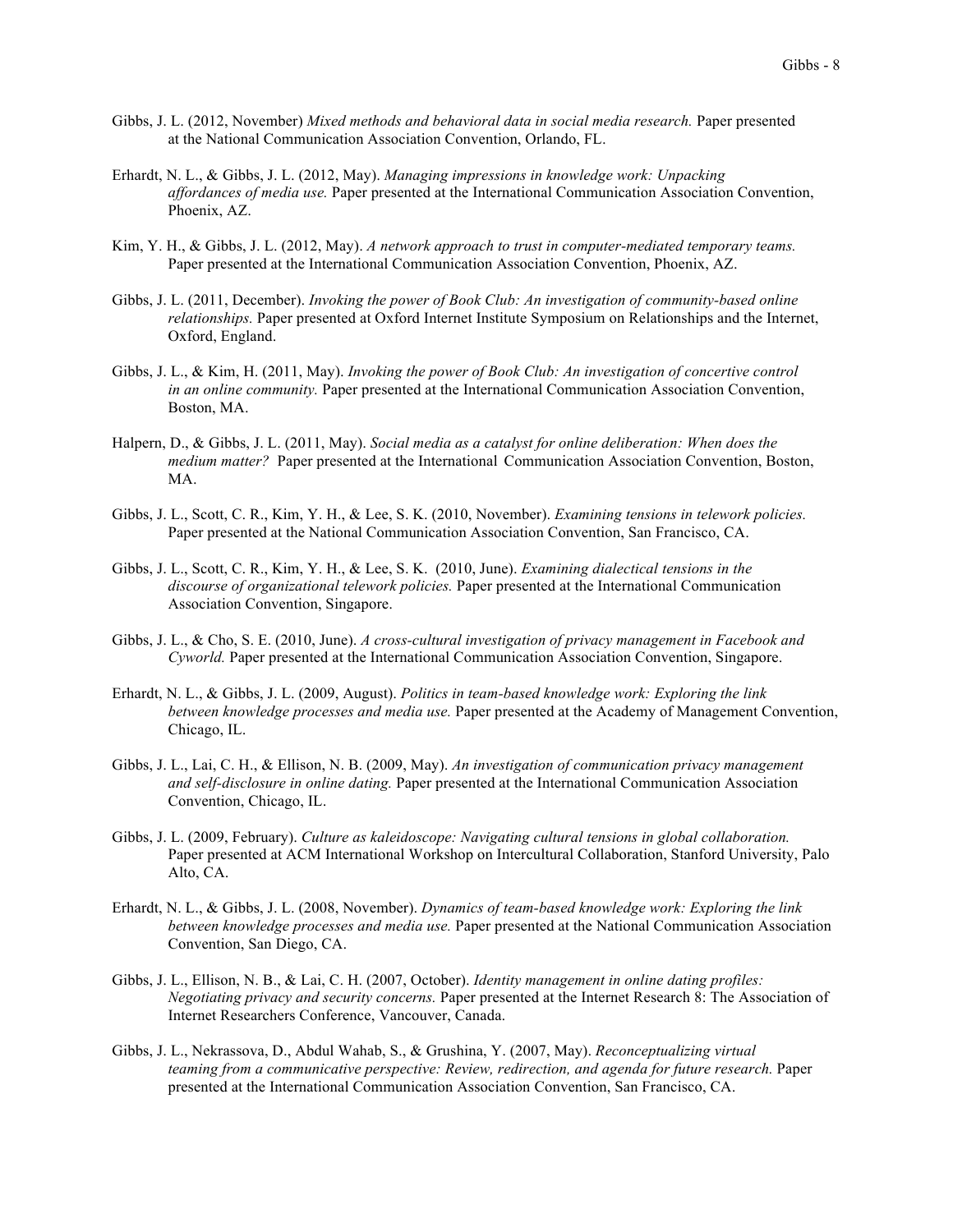- Gibbs, J. L., Heino, R. D., & Ellison, N. B. (2006, June). *Privacy vs. security?: Identity management in online dating.* Paper presented at the International Communication Association Convention, Dresden, Germany.
- Gibbs, J. L. (2005, November). *Negotiating identity in virtual work arrangements.* Paper presented at the National Communication Association Convention, Boston, MA.
- Ellison, N. B., Gibbs, J. L., & Heino, R. D. (2005, November). *Social networks in online dating: The strength of no ties?* Paper presented at the National Communication Association Convention, Boston, MA.
- Gibson, C. B., & Gibbs, J. L. (2005, May). *Unpacking the concept of virtuality: The role of supportive communication climate in facilitating team innovation.* Paper presented at the International Communication Association Convention, New York, NY.
- Heino, R. D., Ellison, N. B., & Gibbs, J. L. (2005, May). *Are we a 'match'? Choosing partners in the online dating market.* Paper presented at the International Communication Association Convention, New York, NY. *Top 8 Paper Award, Human Communication and Technology Division***.**
- Gibbs, J. L., Ellison, N. B., & Heino, R. D. (2004, November). *Self-Presentation in online personals: The role of anticipated future interaction, self-disclosure, and success in Internet dating.* Paper presented at the National Communication Association Convention, Chicago, IL.
- Gibbs, J. L. (2004, May). *Culture as kaleidoscope: Reframing the study of cultural complexity in global teams.* Paper presented at the International Communication Association Convention, New Orleans, LA.
- Ellison, N. B., Heino, R. D., & Gibbs, J. L. (2004, May). *Truth in advertising?: An exploration of self-presentation and disclosure in online personals.* Paper presented at the International Communication Association Convention, New Orleans, LA.
- Gibbs, J. (2003, May). *Diffusion and impacts of e-commerce in China.* Paper presented at USC China and the Internet Conference, University of Southern California, Los Angeles, CA.
- Kraemer, K. L., Gibbs, J., & Dedrick, J. (2002, December). *Environment and policy factors shaping e-commerce diffusion.* Paper presented at the ICIS Convention, Barcelona, Spain.
- Gibbs, J. (2002, July). *Loose coupling in global teams: Reconciling cultural tensions across time and space.* Paper presented at the International Communication Association Convention, Seoul, Korea. *Top 3 Paper Award and Top Student Paper Award, Organizational Communication Division.*
- Gibbs, J. (2002, July). *Loose coupling in global teams: Managing cultural tensions across time and space.* Paper presented at International Western Academy of Management Convention, Lima, Peru.
- Gibbs, J. (2001, July). *Loose coupling in global teams: Towards a new conceptualization of culture.* Paper presented at the Rochester Institute of Technology convention on "The Intercultural World and the Digital Connection," Rochester, NY. *Top Student Paper Award.*
- Gibbs, J., Ball-Rokeach, S. J., Kim, Y., & Jung, J. (2000, July). The *globalization of everyday life: Visions and realities of social justice in the Internet age.* Paper presented in Plenary Session at the Rochester Institute of Technology convention on "Social Justice, Peace, and International Conflict Resolution: Civic Discourse Beyond the Millennium," Rochester, NY.
- Gibbs, J. (1999, May). *Negotiating cultural diversity in a global work team: A communicative approach.* Paper presented at the International Communication Association Convention, San Francisco, CA.
- Ball-Rokeach, S. J., Matei, S., Wilson, M. E., Gibbs, J., & Gutierrez Hoyt, E. (1999, May). *Metamorphosis: Transforming the ties that bind.* Paper presented at the International Communication Association Convention, San Francisco, CA.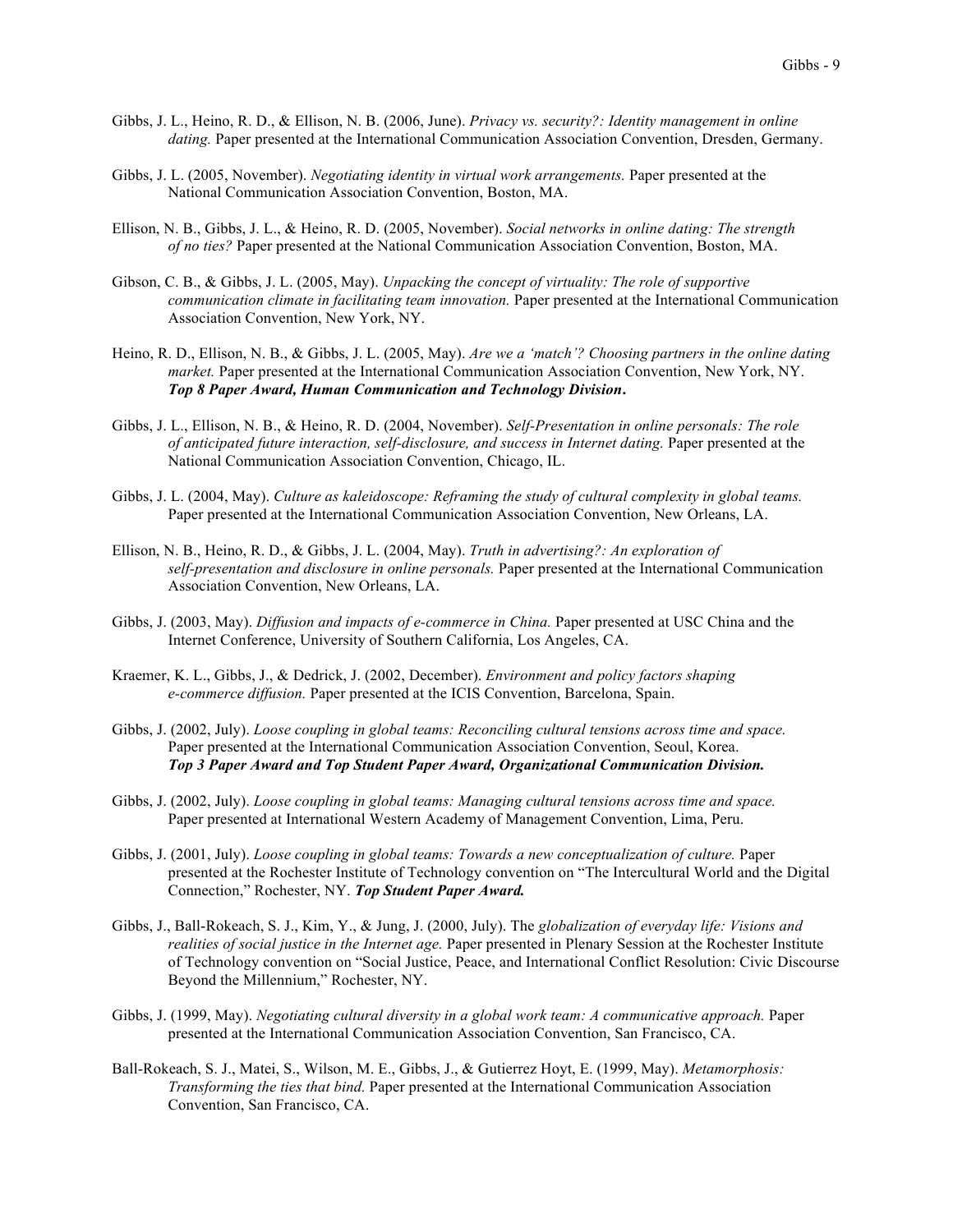- Matei, S., & Gibbs, J. (1998, November). *Expression of local/global identity in personal homepages: Development of a content analysis category system and coding instrument.* Paper presented at the National Communication Association Convention, New York City, NY.
- Gibbs, J. (1998, April). *Anomie and the stranger: Durkheim and Simmel in a globalizing world.* Paper presented at the University of Southern California Interdisciplinary Graduate Student Conference, Los Angeles, CA.
- Gibbs, J. (1997, November). *The post-communist rejection of feminist rhetoric in Eastern Europe.* Paper presented at the National Communication Association Convention, Chicago, IL.
- Gibbs, J., Matei, S., Mandavilli, A., & Yi, H. (1997, November). *Expression of local/global identity in personal homepages.* Paper presented at the National Communication Association Convention, Chicago, IL.
- Rumsey, S. B., Matei, S., Gibbs, J., Heino, R., & Lee, B. (1997, May). *Process versus product orientation towards strategic alliances: Managing competitive and collaborative objectives through communication.* Paper presented at the International Communication Association Convention, Montreal, Canada.
- Gibbs, J., Matei, S., Mandavilli, A., & Yi, H. (1997, July). *Expression of local/global identity in personal homepages.* Paper presented at the Rochester Institute of Technology convention on "Communication, Technology, and Cultural Values", Rochester, NY.
- Contractor, N., Monge, P. R., Rumsey, S. B., Fulk, J., Gibbs, J., & Heino, R. (1997, March). *Network evolution of a virtual organization.* Paper presented at International Network for Social Network Analysis Conference, San Diego, CA.
- Gibbs, J., & Boguszak, M. (1995, April). *Open-Market aftershocks: Czech and Slovak attitudes toward brands.* Paper presented at ESOMAR convention "Towards a Market Economy: Beyond the Point of No Return", Warsaw, Poland.

# **Invited Talks**

2016

Cornell Tech, "Social Media at Work: Managing Attention and Interruptions in an Age of Constant Connectivity"

University of California, Santa Barbara, "Crossing Boundaries and Managing Tensions: Overcoming Status Differences to Foster Engagement in Global Teams"

2015

University of Arizona, "Virtual Collaboration and the Future of eSociety", Society Research Workshop: Future Directions in Digital Life and Learning

William Paterson University, "Strategic Use of Social Media for Distributed Collaboration" as part of New Jersey Social Media Summit

University of Michigan, School of Information, "Managing Tensions, Crossing Boundaries, and Fostering Engagement in Virtual Work"

Rutgers University, SC&I Social Media Cluster panel, "Strategic Use of Social Media for Distributed Collaboration"

2014

University of Wisconsin, Madison, "Supportive or Controlling? Investigating Social Support and Concertive Control in Online Community Belonging"

2013

University of New South Wales, Sydney, Australia, "ATLAS.ti Training Workshop"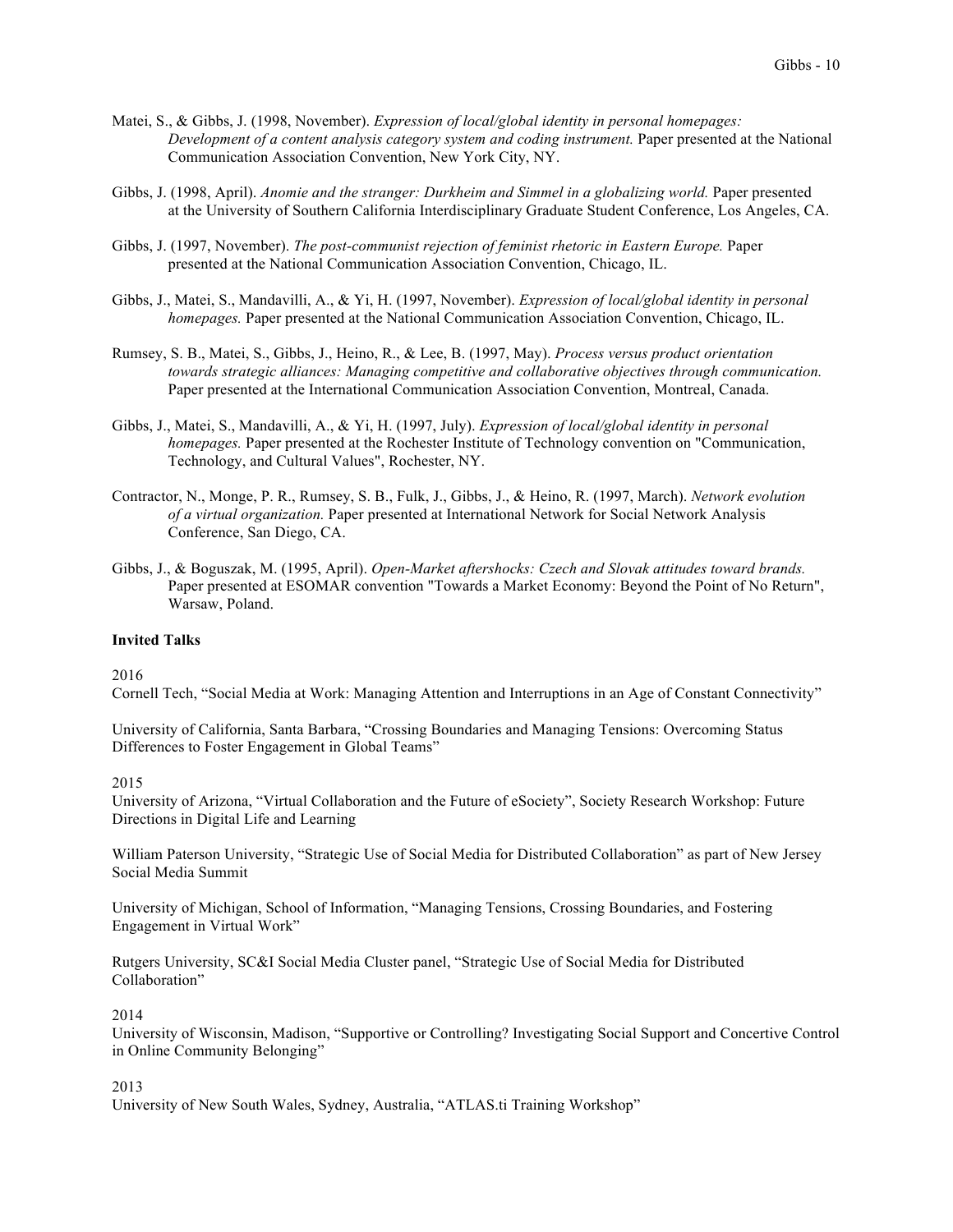University of Western Australia, Perth, Australia, "Strategic Use of Technological Affordances to Manage Tensions in Virtual Work"

Massey University, Auckland, New Zealand, "Strategic Use of Technological Affordances to Manage Tensions in Virtual Work"

Aalto University, Helsinki, Finland, "Strategic Use of Technological Affordances to Manage Tensions in Virtual Work"

# 2012

University of Texas, Austin, "Strategic Use of Technological Affordances to Manage Tensions in Virtual Work"

# 2011

Rutgers University, "Fostering and Maintaining Online Relationships through Social Media" as part of Symposium on Identity, Connectedness, & Threat in Social Networks sponsored by Tyler Clementi Foundation

# 2010

Rutgers University, "Lost Knowledge in Distributed Work Arrangements" as part of Lost Knowledge: Challenges of a Changing Workforce conference hosted by the Knowledge Institute

# 2009

Cornell University, "Managing Tensions in Virtual Collaboration" Purdue University, "Virtual Team Innovation and Knowledge Sharing"

# 2007

Michigan State University, "Communication in Global Virtual Teams"

Rutgers University, "Managing Privacy Risks and Credibility in Online Relationships" as part of Johnson & Johnson Colloquium on Anonymity and Credibility: Balancing Risk and Well-Being in Everyday Communication

Rutgers University, "Communication in Global Virtual Teams" as part of Human Resource Management Pro-Seminar (School of Management and Labor Relations)

Rutgers University, "Tensions between Privacy and Self-Disclosure in the Online Dating Context" as part of Inter-Disciplinary Study of Issues in Privacy and Security (ISIPS) Privacy Workshop

# **Research Funding**

| 2016      | GAIA International Collaborative Research Grant for Tenured Faculty on "Fostering"<br>Collaborative Communication Practices in Global Teams", \$8,000         |
|-----------|---------------------------------------------------------------------------------------------------------------------------------------------------------------|
| 2012      | Rutgers Summer Fellowship Award, "Fostering Global Team Collaboration", \$3,000                                                                               |
| 2011      | SC&I Grants to Get Grant for project on "The Role of Social Media in Enabling or Constraining<br>Knowledge Sharing in Ad Hoc Virtual Collaborations", \$1,500 |
| 2007      | SCILS Grants to Get Grant for project on "Tensions between Privacy and Self-Disclosure in<br>Online Dating Relationships", \$1,472                            |
| 2006-2007 | Research Council Grant for project on "Privacy and Security Concerns in Online Dating", \$1,000                                                               |
| 2005-2006 | SCILS ISIPS start-up grant for project on "Perceptions of Privacy and Security in the Online<br>Dating Context", \$7,500                                      |
| 2000      | USC Annenberg Dissertation Research Grant Award, \$500                                                                                                        |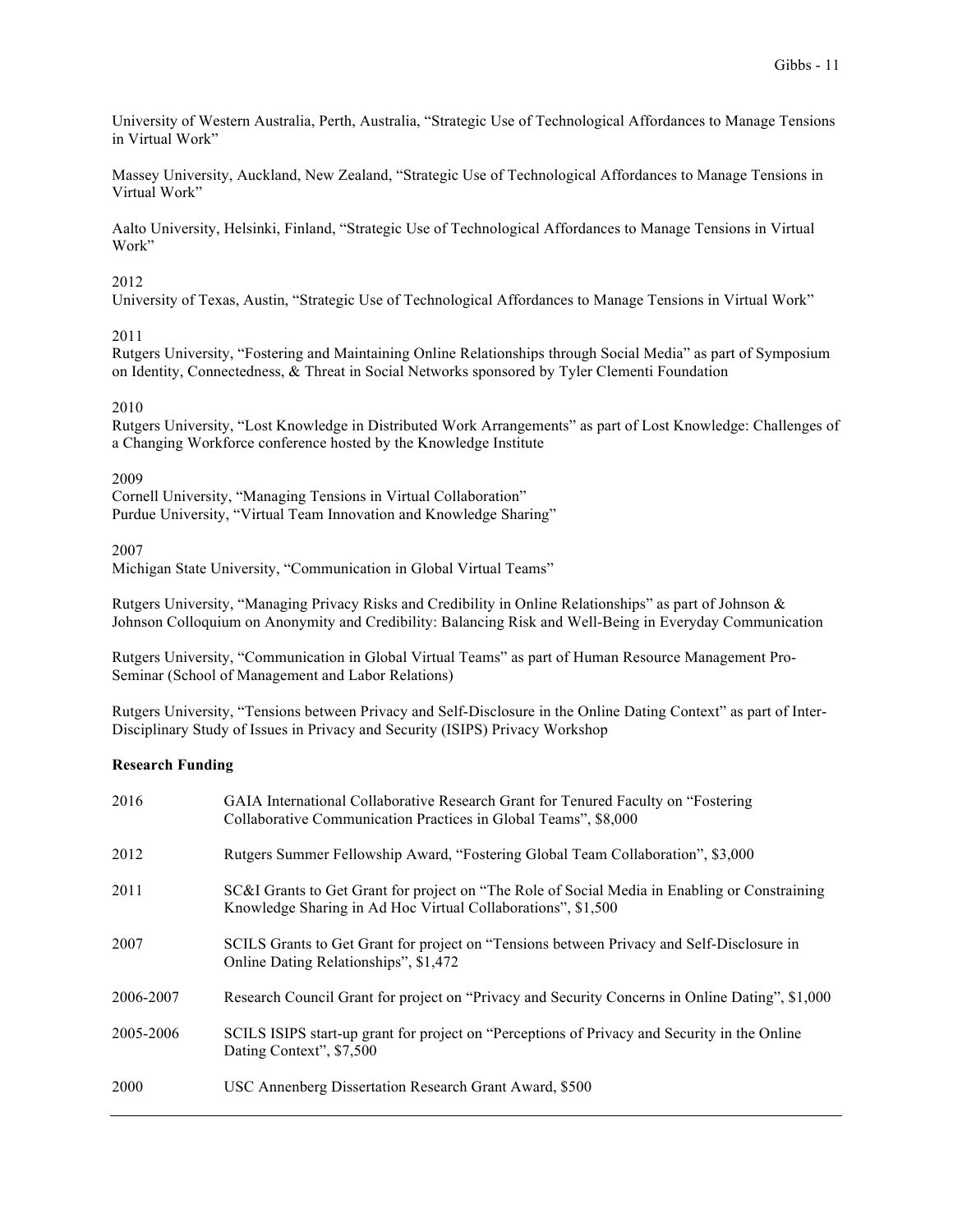# **TEACHING AND ADVISING**

## **Courses Taught**

# Doctoral

Communication, Information, and Media Theory Social Media Dynamics of Global Organizations Organizational Culture Organizational Communication Research

# Masters

Social Media Dynamics of Global Organizations Organizational Culture Foundations of Organizational Communication Organizational Communication Research Communication Research in Organizations MCIS Capstone Seminar

# Undergraduate

Organizational Communication Theory Intercultural Communication Communication Theory Romance and More: Interpersonal Relationships in Online and Offline Settings (Byrne seminar)

# **Graduate Students Supervised**

#### *Dissertation Committees, Advisor*

#### Completed

Heewon Kim, 2011-2016, "The Visibility Paradox: Social Media Use as a Manifestation of Knowledge, Disparity, and Status in a Global Organization" (defended June 2016) – Faculty at Arizona State University

Maggie Boyraz, 2014-2016, "How to Break the "Invisible Walls": "The Role of Communicative Practices for Overcoming Challenges of Subgroups in Global Teams" (defended June 2016) - Faculty at Cal Poly Pomona

Young Hoon Kim, 2010-2014, "A Knowledge-Sharing Communication Network Approach to Transactive Memory Systems in Virtual Work Arrangements" (defended December 2013) – Faculty at Korea University

Seong Eun Cho, 2006-2009, "A Cross-Cultural Comparison of Korean and American Social Networking Sites: Exploring Cultural Differences in Social Relationships and Self-Presentation" (defended December 2009) – Research Fellow at Korea Information Society Development Institute (KISDI)

#### In Progress

Sally Abdul Wahab, 2009-present, "Blogging the Way through Job Loss: A Constitutive Perspective on Coping Processes" (proposal approved, expected completion September 2016)

Nik Rozaidi, 2012-present, "Exploring the Affordances of Enterprise Social Media for Ideation and the Influence of Emergent Ideation Networks on Ideation Quality" (proposal approved, expected completion December 2016) – Telecommunications Director at Central Bank of Malaysia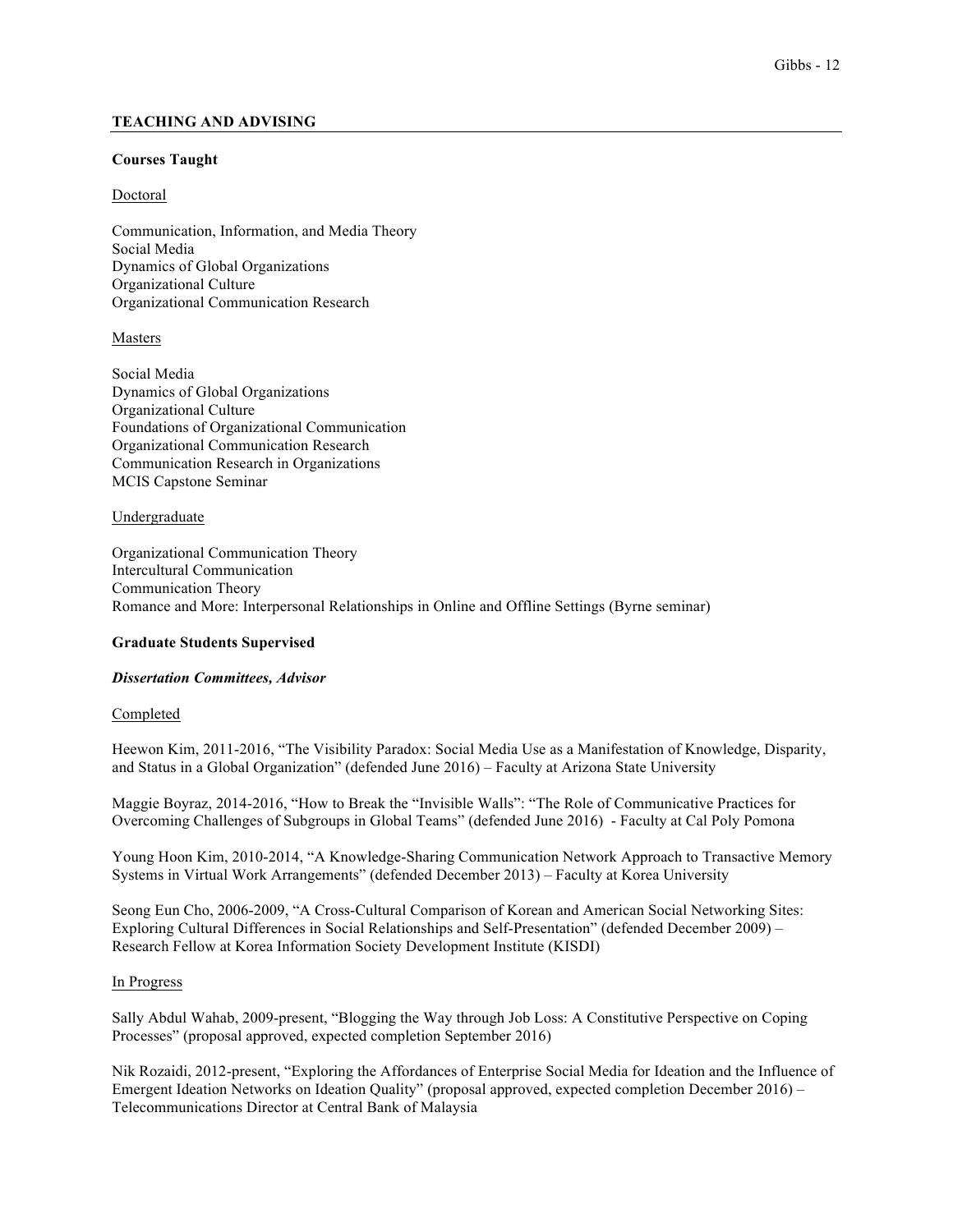Seol Ki, 2012-present, "Exploring Communication of Compulsive Gamers and Their Concerned Significant Others" (proposal approved)

Hyunsook Youn, 2011-present, "Hierarchical Impression Management in Organizations: An Affordances Approach to Social Media Use" (proposal in progress)

#### *Dissertation Committees, Member*

#### **Completed**

Marian Stewart-Titus, "Distant Close Ties: Jamaican Immigrants, Mediated Communication, and the Primacy of Voice" – *Member* (defended April 2015) – Faculty at Bronx Community College, City University of New York

Julia Eisenberg (Management & Global Business), "Team Member Distance and Innovative Team Performance: The Influence of Leadership Styles and Team Dynamics" – *Outside Member* (defended July 2014) -- Faculty at Pace University

Ira Fachira (Massey University, New Zealand), "Knowledge and Learning in a Service Context: Sensemaking in an Online Community of Hair Stylists" – *Outside Member* (defended October 2013) -- Faculty at Institut Teknologi Bandung, Indonesia

Leon Laureij, "Communication Design Work of Supply Chain Management: An Ethnography of a University's Contracting Process" – *Member* (defended July 2013) -- Consultant at Scenter, Netherlands

Sun Kyong Lee, "Cultural Convergence or Hybridization?: A Study on Organizational Communication Networks of a Korean Immigrant Church and Korean Immigrants' Social Media Uses" – *Member* (defended April 2013) -- Faculty at University of Oklahoma

Daniel Halpern, "Towards a Networked Public Sphere: How Social Media Triggers Civic Engagement through News Consumption and Political Discussion" – *Member* (defended March 2013) – Faculty at Universidad Católica de Chile

Yusuf Yuksel, "Understanding the Role of Culture and Communication in Implementing Planned Organizational Change: The Case of the Compstat Model in Police Organizations" – *Member* (defended December 2012) – Police Lieutenant, Turkish National Police

Chih-Hui Lai, "Living History with the Internet: Probing the Sustainability of Mixed- Mode Groups through an Ecological and Evolutionary Lens" – *Member* (defended December 2011) – Faculty at Nanyang Technological University, Singapore

Nancy Wiencek, "An Examination of Cocreational Public Relations Theories: A Study of Donor Stewardship on the Web" – *Member* (defended April 2011) – Faculty at Rider University

Dina Nekrassova, "Emotion Work: Discourses of Rationality and Emotionality in the Financial Services Industry" – *Member* (defended March 2011)

Bibi Alajmi, "Knowledge Sharing in an Online Community" – *Member* (defended February 2011) – Faculty at Kuwait University, Kuwait

Corey Liberman, "Why Communication Networks Might Impact Employee Identification with One or More Organizational Targets." - *Member* (defended March 2008) – Faculty at Marymount Manhattan College

Mandy Moreno (Psychology), "Click to Connect: Testing the Internet Dating Use and Outcomes Model" – *Outside Member* (defended March 2008) – Insights Manager, Social Media Link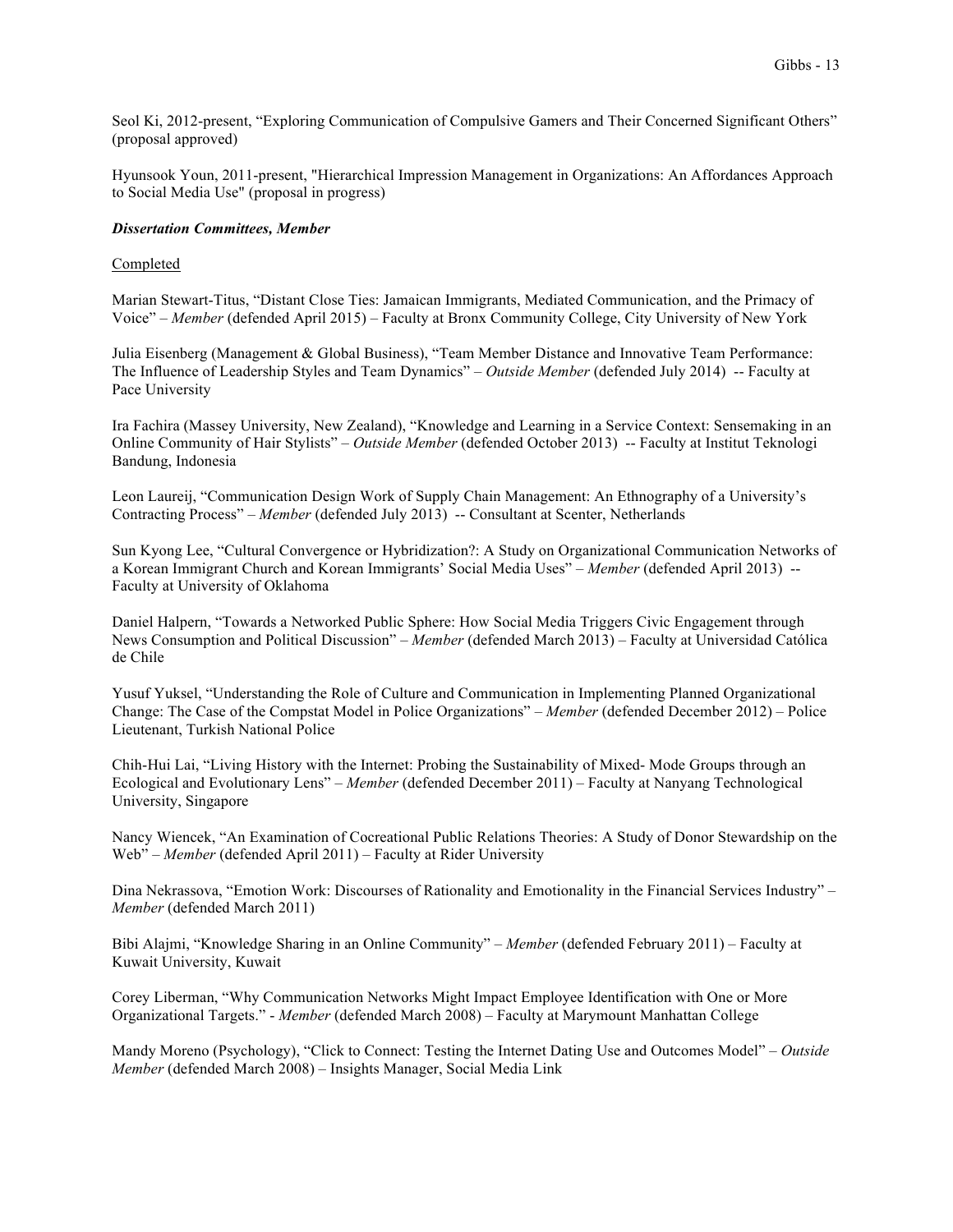Niclas Erhardt (Industrial Relations and Human Resource Management), "Dynamics of Team-Based Knowledge Work: A Contingency Framework for Understanding Knowledge Processes and Interaction Mechanisms" – *Outside Member* (defended December 2007) – Faculty at University of Maine

#### In Progress

Funda Kivran-Swaine, 2012-present, "Loneliness Experienced Online: Studying Social Isolation of Social Media Users" – *Member* (proposal approved) -- Researcher at Facebook

Choi, Soe Yoon, 2014-present, "Managing Disclosure in Social Network Sites: A Technology Affordances Perspective on Privacy Boundary Management" – *Member* (proposal approved)

#### *Research Practicum / Independent Study*

Jasmin Elalfy, Fall 2015, Spring 2016 (MCIS student) Sarah-Rose Marcus, Fall 2015 (PhD student) Chris Gabbett, Summer 2015 (MCIS student) Christine Goldthwaite, Spring 2015 (PhD student) Josh Glatt, Summer 2014 (MCIS student) Chad Daniels, Fall 2012 (MCIS student) Jie Liu, Summer 2012 (MCIS student) Tahoorah Syed, Summer 2012 (MCIS student) Malgorzata Boyraz, Spring 2012 (PhD student) Seol Ki, Spring 2012 (PhD student) Julia Eisenberg, Fall 2012-Spring 2012 (PhD student) Hyunsook Youn, Fall 2010-Spring 2011 (PhD student) Daniel Halpern, Summer 2010 (PhD student) Sally Abdul Wahab, Fall 2008 (PhD student) Young Hoon Kim, Fall 2008 (PhD student) Mohamed Elbanna, Summer 2007 (MCIS student) Seong Eun Cho, Fall 2005 (PhD student)

#### *Qualifying Exam Committees*

Chair

Fanny Ramirez, Fall 2016 Christine Goldthwaite, Spring 2016 Maggie Boyraz, Fall 2013 Seol Ki, Fall 2012 Nik Rozaidi, Fall 2012 Heewon Kim, Fall 2011 Hyunsook Youn, Fall 2011 Young Hoon Kim, Spring 2010 Sally Abdul Wahab, Fall 2009 Seong Eun Cho, Fall 2006

#### Member

Sarah-Rose Marcus, Fall 2016 Sunny Kim, Summer 2016 Wei Shi, Summer 2016 Connie Pascal, Spring 2016 Inyoung Shin, Fall 2015 Eun Baik, Spring 2015 Kathryn Nogueira, Fall 2014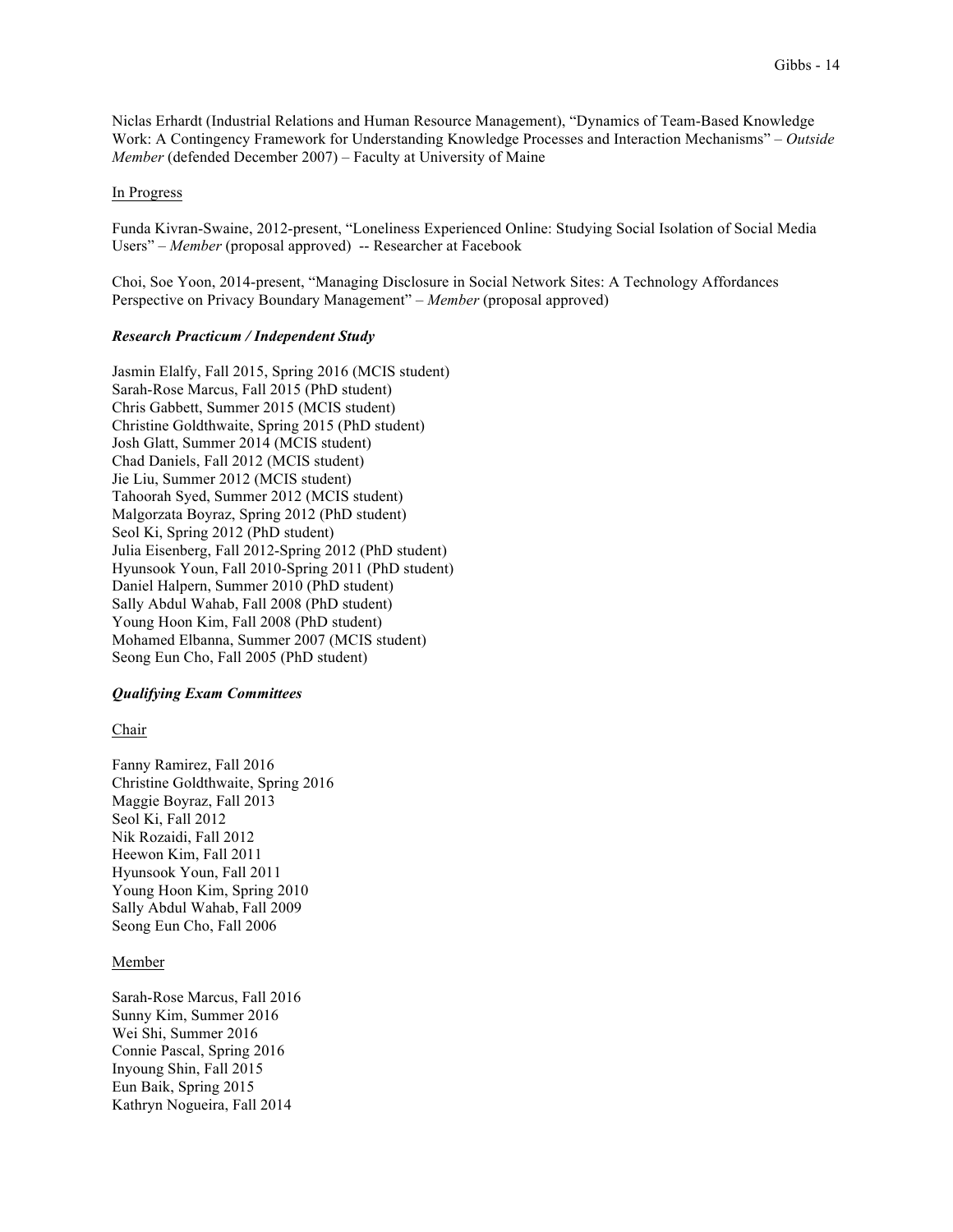Weixu Lu, Fall 2014 Charlie File, Fall 2014 Muge Haseki, Summer 2012 Marian Stewart-Titus, Spring 2012 Funda Kivran-Swaine, Fall 2011 Daniel Halpern, Fall 2011 Gillian Bonnano, Spring 2011 Vaibhavi Kulkarni, Fall 2010 Leon Laureij, Fall 2009 Sun Kyong Lee, Fall 2009 Bibi Alajmi, Fall 2008 Chih-Hui Lai, Fall 2008 Stacy Smulowitz, Fall 2008 Yusuf Yuksel, Spring 2008 Yana Grushina, Fall 2007 Dwight Anderson, Fall 2007 Lisa Chewning, Fall 2006 Corey Liberman, Fall 2005 Mara Marino, Fall 2005 Dina Nekrassova, Fall 2005

#### *MCIS Capstone Projects*

Lisabeth Matyash, Fall 2015 Rochelle Davis, Spring 2015 Kanika Samra, Fall 2014 Michelle Tong, Summer 2014 Fanny Ramirez, Spring 2014 Samann Rahimi, Fall 2013 Chad Daniels, Spring 2013 Nicole Melton, Fall 2012 Alyse Mattioli, Fall 2012 Jenna Hresko, Summer 2012 Rachel Paul, Summer 2012 Lindsey Sacks, Summer 2012 Isa Gatollari, Spring 2012 Patricia Jeter, Spring 2012 Kevin Murray, Spring 2012 Donnette Noel, Spring 2012 Pamela Pruitt, Spring 2012 Natise DuBois, Fall 2011 Sangeetha Ilango, Spring 2011 Christine Goldthwaite, Spring 2010 Subha Rajaram, Spring 2010 Sherrilynn Novack, Fall 2009 Emmy DeVisser, Summer 2009 Mohamed Elbanna, Spring 2009

#### *Research Assistants / Associates*

Heewon Kim, Spring 2016, Summer 2016 (PhD student) – Editorial Assistant for *Communication Research* Rochelle Davis, Spring 2015, Summer 2015 (MCIS student) Jie Liu, 2010-2012 (MCIS student) Patricia Jeter, 2010-2012 (MCIS student) Christine Goldthwaite, Spring 2012 (PhD student) Seol Ki, Fall 2011 (PhD student)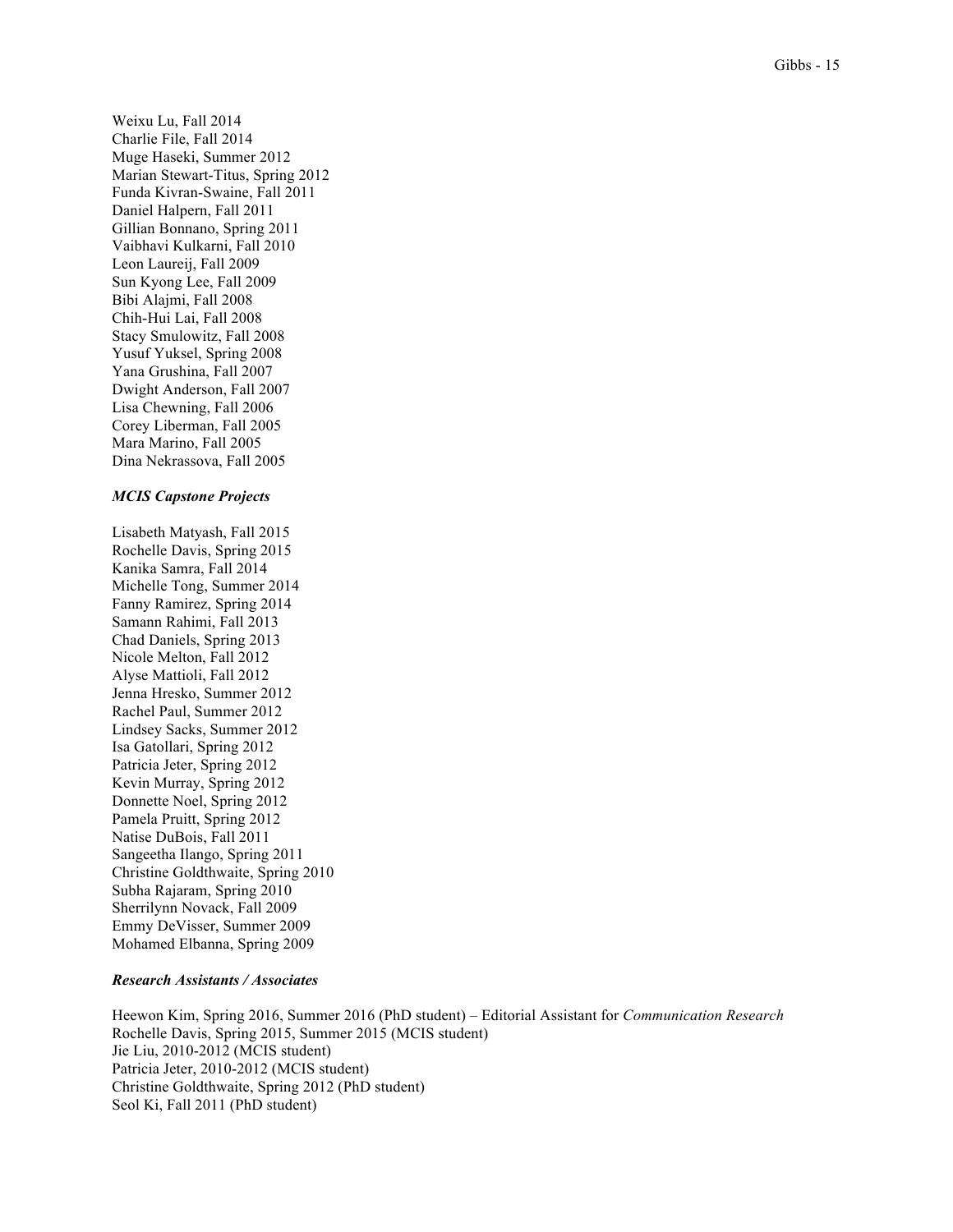Young Hoon Kim, Fall 2010 (PhD student) Hyunsook Youn, Summer 2010, Summer 2011, Fall 2013, Spring 2014 (PhD student) Heewon Kim, Fall 2009, Spring 2010, Summer 2010 (PhD student) Zhe Li, Spring 2009 (PhD student) Chih-Hui Lai, Fall 2006, Spring 2007, Fall 2007 (PhD student) Alena Vasilyeva, Spring 2005, Fall 2005, Spring 2006 (PhD student) Seong Eun Cho, Fall 2005, Spring 2006 (PhD student) Corey Liberman, Fall 2004 (PhD student)

# *MCIS Program Assistants*

Maggie Boyraz, Summer 2014- Summer 2016 Erin Christie, Fall 2012-Spring 2014

# *Teaching Interns / Readers / TAs*

Weixu Lu, Spring 2014 (PhD student) Maggie Boyraz, Spring 2012, Spring 2014 (PhD student) Heewon Kim, Spring 2011 (PhD student) Mary Nagy, Spring 2010, Spring 2011 (PhD student) Young Hoon Kim, Fall 2010, Summer 2011 (PhD student) Hyunsook Youn, Summer 2010 (PhD student) Dionne Gray, Spring 2010 (MCIS student) Roi Estlein, Spring 2010 (PhD student) Vaibhavi Kulkarni, Spring 2010, Spring 2011 (PhD student) Zhe Li, Spring 2009 (PhD student) Scott Choi, Spring 2009 (PhD student) Dina Nekrassova, Spring 2006 (PhD student) Rich Ferreira, Spring 2006 (MCIS student)

# **Undergraduate Students**

#### *Honors Thesis Committees*

Alena Fleming, 2010-2011, "'This Little Thing Controls Me': Dialectical Approaches to Mobile Communication" (*Advisor*) – Communication Department Honors Thesis

Sophia Liu, 2009-2010, "An Intercultural Communication Analysis of an American Corporation in China" (*Advisor*) – Communication Department Honors Thesis

Christie Irizarry, 2007-2008, ""Soñar No Cuesta Nada" ("You Can Dream Free of Charge"): Latina Leaders on Communication and Leadership." *(Advisor)* – Mabel Smith Douglass Honors Thesis

Ji You, 2006-2007, "Changes in an Organization" (*Advisor*) – Communication Department Honors Thesis

Maria Musillo, 2006-2007, "E-Learning with Technologies of the Read-Write Web: Blogs and Podcasts" (*Member*) – Mabel Smith Douglass Honors Thesis

Jennifer Goon, 2004-2005, "Organizational and Intercultural Communication: The Development of Chinese and Filipino Interracial Relationships and Marriage" (*Member*) – Communication Department Honors Thesis

#### *Social Action Project Committee*

Christie Irizarry, "Confessions of an Entry- Level Professional in Corporate America", 2006-2007, Social Action Project (*Advisor*)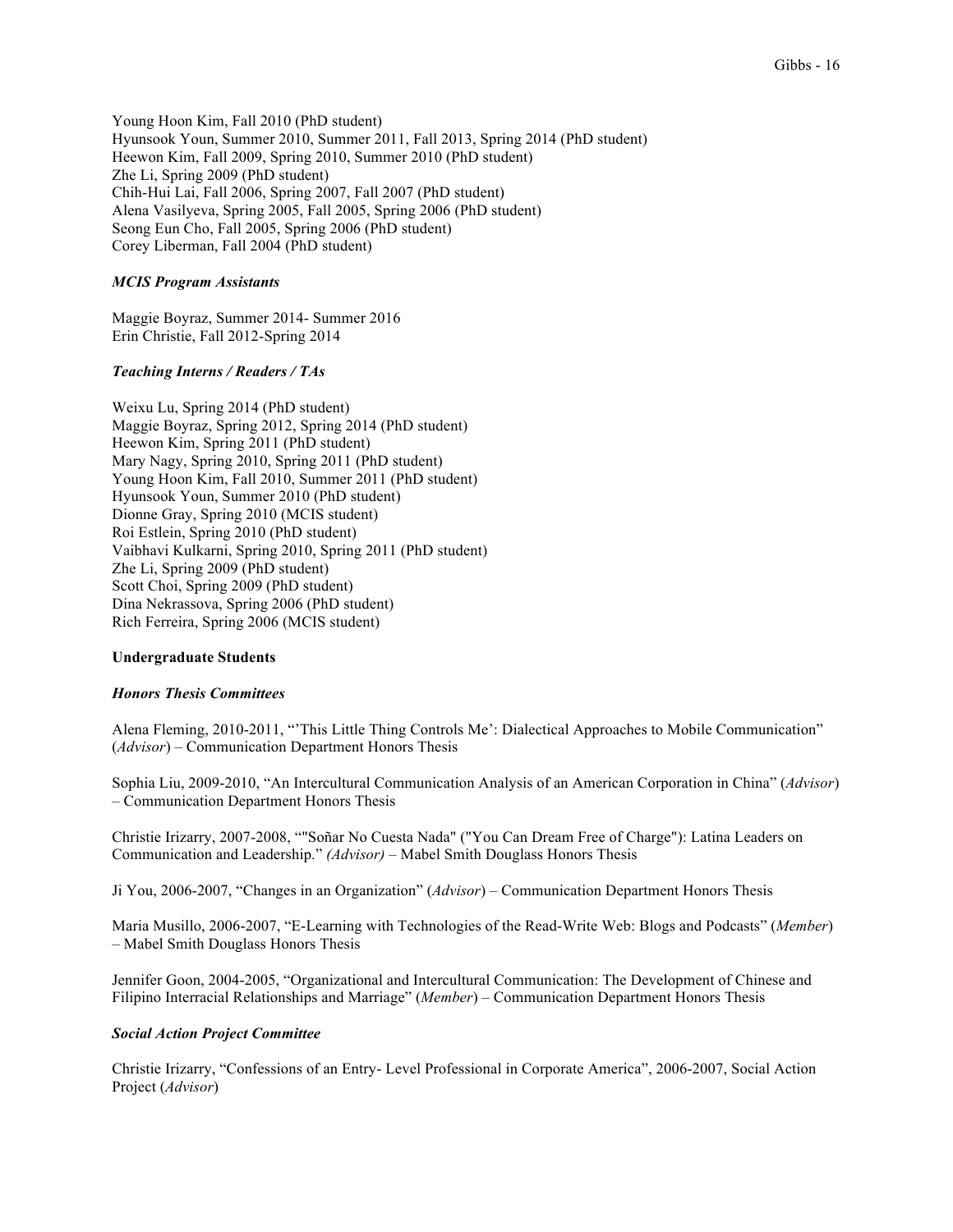# *Independent Studies*

Jasmin Elalfy, Spring 2015 Alexandria Whalen, Fall 2012 Maren Bencivenga, Summer – Fall 2007

#### *Research Assistants / Tutors*

Jasmin Elalfy, Summer 2015 Ibiyemi Adenuga, Fall 2011 – Fall 2012 Kate DiGiacomo, Spring 2011 Brittney Lier, Spring 2010

# **Other**

*Trainer*, Experiential Learning Center, Marshall School of Business, University of Southern California. (1999– 2001). Developed and facilitated exercises simulating organizational experiences for undergraduate and graduate Business students.

*Instructor*, Introduction to Market Research, Anglo-American College, Prague, Czech Republic (Spring 1996). Developed and taught course on market research principles.

*Discussion Leader*, Lockhart Institute. Developed and led Great Books discussion classes on philosophical, political, social, and theological topics for Czech law students at Charles University, Prague, Czech Republic (1992-1994).

# **SERVICE**

# **To the Department and School**

Search Committee Member, Department of Communication, UCSB, 2016-present

Director, Masters of Communication and Information Studies (MCIS), 2012-2016

Regularly serve on SC&I promotion and tenure committees for reappointment and promotion cases, 2010-2016

Regularly guest lecture in undergraduate and graduate courses at SC&I, 2004-2016

Communication and Technology Curriculum Committee, *Chair*, 2013-2016

SC&I Social Media Cluster Member, 2013-2016

Communication and Technology Search Committee Member, 2013-2014, 2014-2015

Panelist for SC&I "Work-Life Balance" panel, 2015

Developed and taught SC&I PhD mini-seminar, "Conducting International Research", 2014

Communication Theory Requirement Committee, *Chair*, 2012

Ph.D. Program Executive Committee Member, 2009-2012

Communication Department Ph.D. Area Coordinator, 2009-2012

Ph.D. Program Awards Committee Member, 2009-2012

Faculty Advisor for Association for Women in Communications, 2005-2012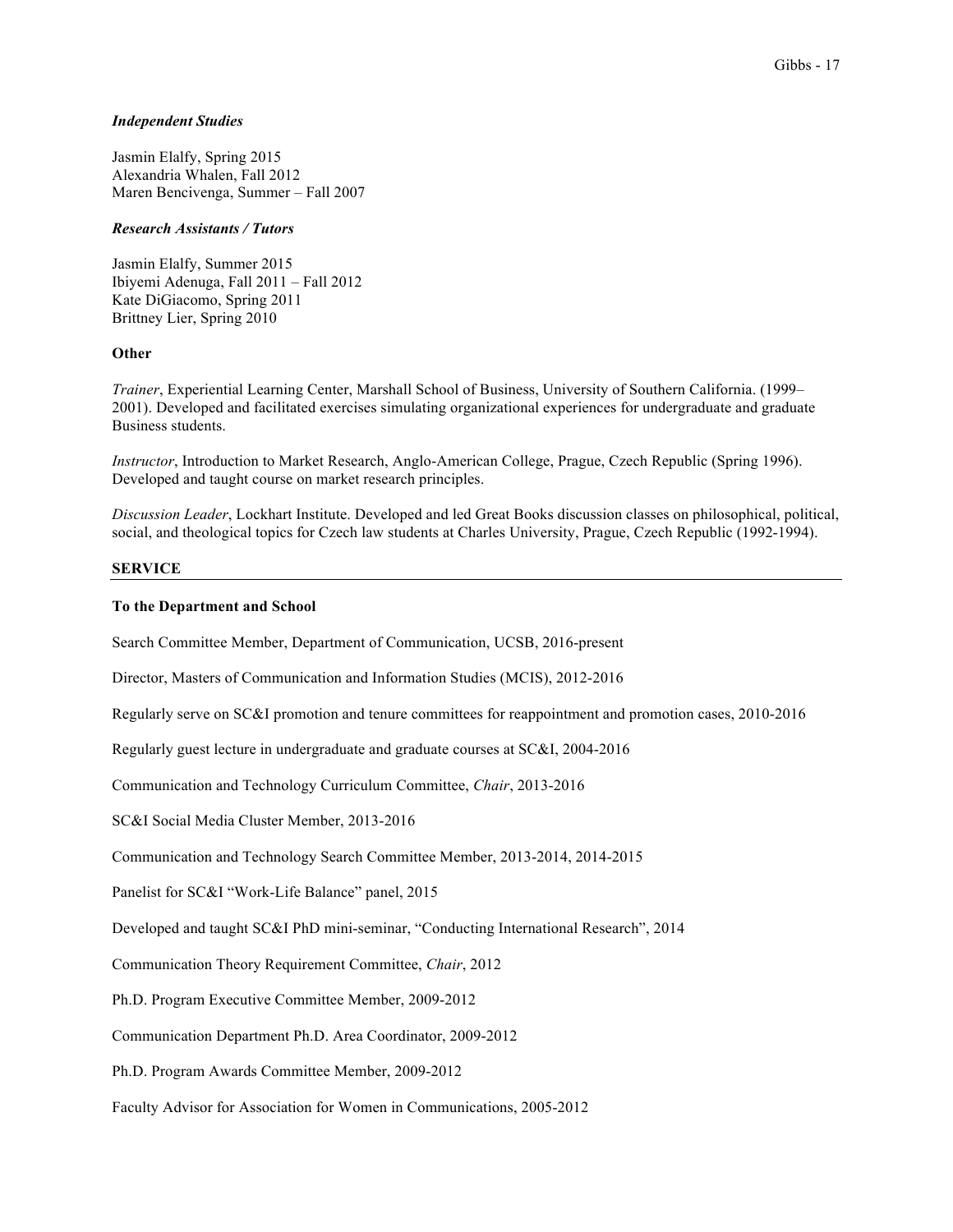Research Associate, Center for Mobile Communication Studies, SCILS, 2004-2012

Research Development Committee, 2007-2008, 2010-2011, 2011-2012

Invitational Masters Student Institute (IMSI) Planning Committee Member, 2009-2011

Panelist for SCILS Doctoral Student Association panel on the job market, 2009

SCILS Faculty Search Committee Member, 2008-2009

Rules of Procedure / Elections & Nominations Committee member, 2005-2009

Academic Committee (to develop SAS Public Speaking Course), 2008

LIS Colloquium on Disciplinarity/Interdisciplinarity, Panelist, 2007

Research and Promotions Committee, 2006-2007

#### **To the University**

Member of university wide Strategic Planning committee on Faculty Excellence, 2013-2014

University Associate, Rutgers University Knowledge Institute, 2007-2016

Founding Faculty Advisor for Youth Action International, 2009-2013

Exploring Communication: Just A Few Stops Away (First-Year Interest Group Seminar), "Intercultural Communication", 2010

Panelist for Lambda Pi Eta "Graduate Studies in Communication" panel, 2010

Panelist for "If I Knew Then What I Know Now: Strategies for a Successful Start at Rutgers" panel, Rutgers University New Faculty Orientation, 2009

Panelist for "Finding the Balance: Achieving Stability between Work and Life" panel, organized by the Office for the Promotion of Women in Science, Engineering, and Mathematics, 2009

Member of SCILS Dean Search Committee, 2007-2008

Exploring Communication: What Does It Really Mean? (First-Year Interest Group Seminar), "The Research Process", 2008

Panelist for "Balancing Career and Family" panel for Rutgers graduate students, 2008

Member of planning committee for Global Futures Symposia 2006-2007 sponsored by Livingston College, responsible for organizing "Communications and the Reinvention of the Global: Retreat, Reevalution, Remorse" lecture by Monroe Price (Annenberg School for Communication, University of Pennsylvania)

Faculty Fellow, Livingston College, Rutgers University, Fall 2004 – Spring 2007

# **To the Discipline**

#### *Affiliations with other Universities*

Center Fellow for the Center for Leadership and Team Development (CLTD) at the Merage School of Business, University of California, Irvine (2009-present)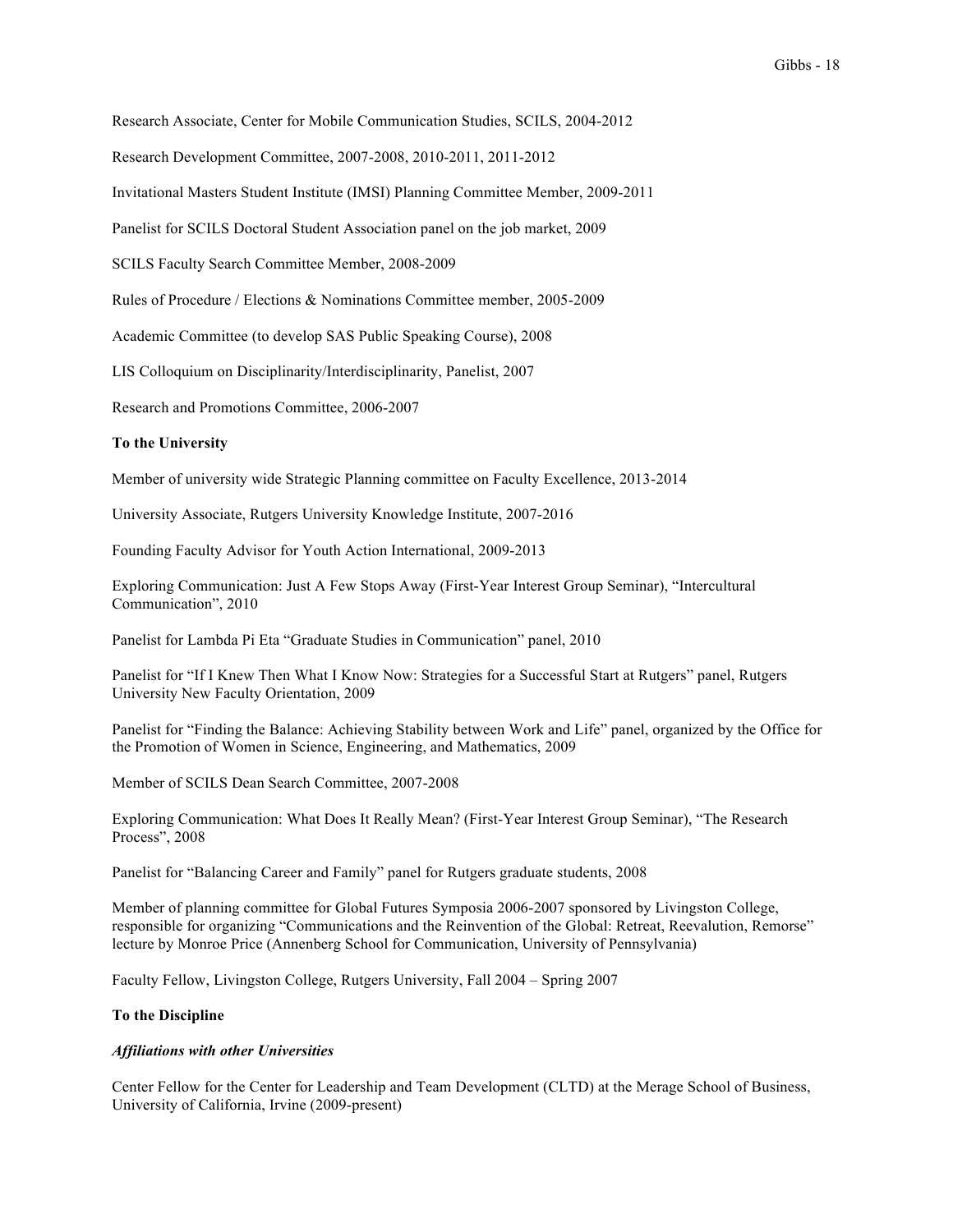Advisory Board Member, New Jersey Center for Social Media Research (NJCSMR), William Paterson University (2013-present)

# *Editorship*

| 2016-     | Editor, <i>Communication Research</i> (ranked #5 in discipline)                       |
|-----------|---------------------------------------------------------------------------------------|
| 2015-2016 | Associate Editor, <i>Management Communication Quarterly</i> (ranked #6 in discipline) |

# *Editorial Board*

| 2014-2015 | Management Communication Quarterly (international journal)                                         |
|-----------|----------------------------------------------------------------------------------------------------|
| 2013-2016 | Journal of Communication (ICA journal)                                                             |
| 2013-2016 | Journal of Applied Communication Research (NCA journal)                                            |
| 2012-2016 | Communication Research (SAGE journal)                                                              |
| 2009-2016 | Journal of Computer-Mediated Communication (ICA journal)                                           |
| 2012-2014 | Communication Monographs (NCA journal)                                                             |
| 2008-2013 | Communication Quarterly (Eastern Communication Association journal)                                |
| 2008-2012 | International Journal of Communication and Media (Malaysian Communication Association<br>journal)  |
| 2006-2010 | Women's Studies in Communication (Organization for Research on Women and Communication<br>journal) |

# *Ad Hoc Reviewer*

| 2007, 2009,    | <i>Administrative Science Quarterly</i>                                      |
|----------------|------------------------------------------------------------------------------|
| 2015           |                                                                              |
| 2013           | American Behavioral Scientist                                                |
| 2010-2012      | <b>Communication Monographs</b>                                              |
| 2009-2012      | <b>Communication Research</b>                                                |
| 2006, 2008     | <b>Communication Yearbook</b>                                                |
| 2007, 2010     | <b>Human Communication Research</b>                                          |
| 2003, 2007     | Human Relations                                                              |
| 2006           | <b>IEEE Transactions on Professional Communication</b>                       |
| 2011-2012      | Journal of Communication                                                     |
| 2004-2012      | Journal of Computer-Mediated Communication                                   |
| 2006-2009      | Journal of Social and Personal Relationships                                 |
| 2006           | Management Communication Quarterly                                           |
| 2011-2012,2015 | Management Information Science Quarterly                                     |
| 2009-2010,     | <b>Organization Science</b>                                                  |
| 2015           |                                                                              |
| 2008           | <b>Western Journal of Communication</b>                                      |
| 2007           | Reviewed textbook on Organizational Communication for McGraw-Hill            |
| 2010           | Grant reviewer for Social Sciences and Humanities Research Council of Canada |
| 2011           | National Science Foundation Grant Review Panel                               |
| 2011, 2014     | <b>Israel Science Foundation Grant Reviewer</b>                              |
| 2012           | Danish Council for Independent Research Grant Reviewer                       |
| 2012           | External reviewer for tenure case                                            |
| 2013           | United States – Israel Binational Science Foundation                         |
| 2015           | External reviewer for 4 tenure cases                                         |

# *Participation in Conferences and Professional Associations*

# International Communication Association

Chair of W. Charles Redding Dissertation Award Committee, Organizational Communication Division, 2015, 2016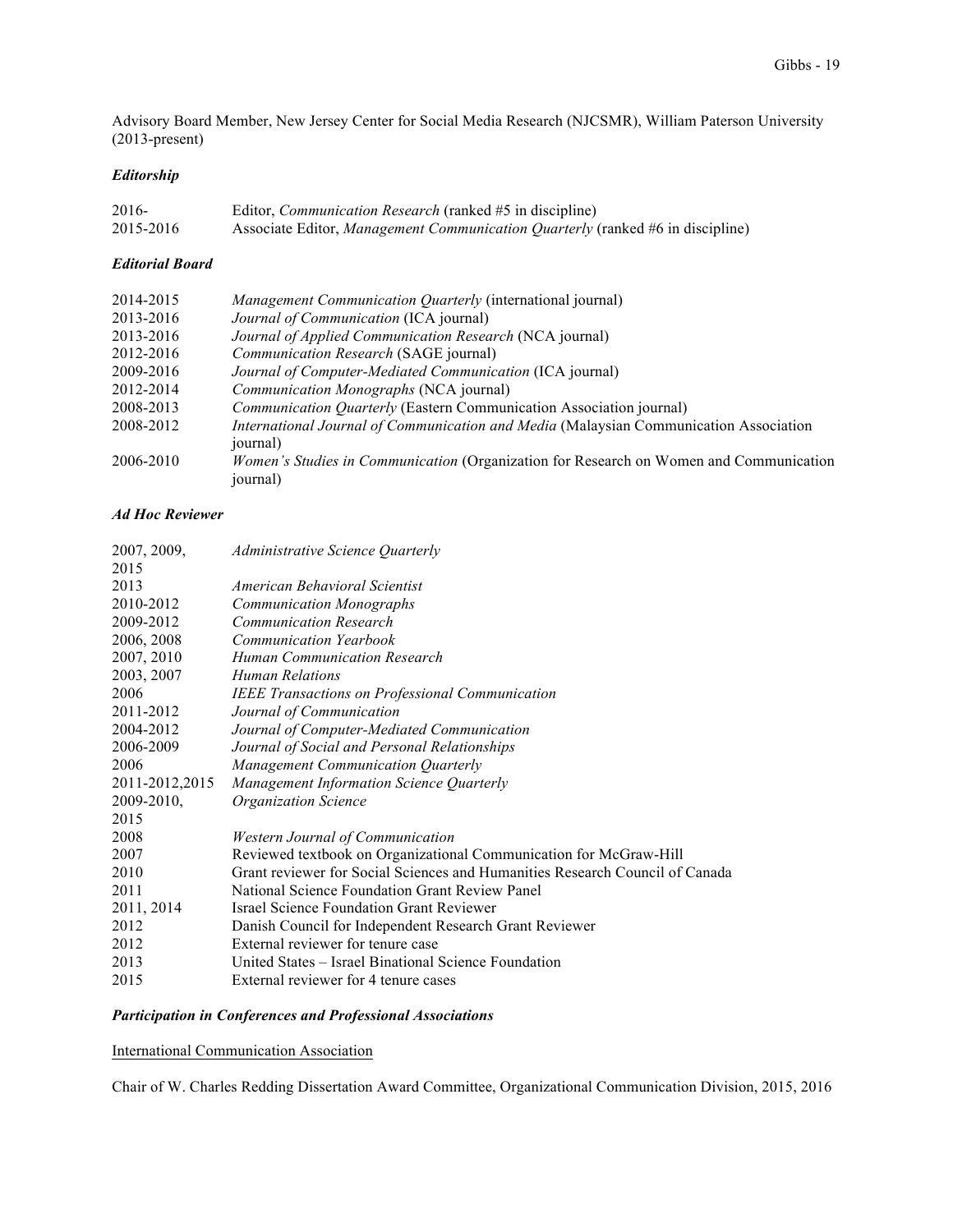Chair of Paper Reviewer Nominating Committee, Organizational Communication Division, 2016

Secretary to Organizational Communication Division, 2014-present

Organizer, Research Escalator session, Organizational Communication Division, 2014

*Management Communication Quarterly* Paper of the Year Selection Committee member, 2014

Paper Reviewer for Organizational Communication Division, 2003-2008, 2010-2014

Top Paper Reviewer, Organizational Communication Division, 2013

Panel Respondent for Organizational Communication Division, 2003, 2006, 2007, 2008, 2011

Panel Chair for Organizational Communication Division, 2007, 2009, 2014

Faculty Mentor for Research Escalator session, Organizational Communication Division, 2013, 2015, 2016

Member of Conference Paper Reviewer Nominating Committee, 2012

Member of Top Interactive Display Presentation Committee, Organizational Communication Division, 2012

W. Charles Redding Dissertation Award Committee Member, Organizational Communication Division, 2011

Paper Reviewer for Communication and Technology Division, 2010

Discussion Leader for Organizational Communication Doctoral Student Consortium, 2005

Paper Reviewer for Mass Communication Division, 2005

#### Academy of Management

Faculty Participant, Organizational Communication and Information Systems (OCIS) Junior Faculty Consortium, 2016

Faculty Mentor for International Paper Development Workshop, Organizational Communication and Information Systems (OCIS), 2015

Chair & Discussant, Organizational Communication and Information Systems (OCIS), 2015

Faculty Participant, Organizational Communication and Information Systems (OCIS) Doctoral Student Consortium, 2014

Associate Editor, Organizational Communication & Information Systems (OCIS) division, 2014-2016

Discussant, Organizational Communication and Information Systems (OCIS), 2014

#### National Communication Association

Panel Respondent for Organizational Communication Division, 2014

Panel Chair for Organizational Communication Division, 2004, 2008

Paper Reviewer for Organizational Communication Division, 2004

Other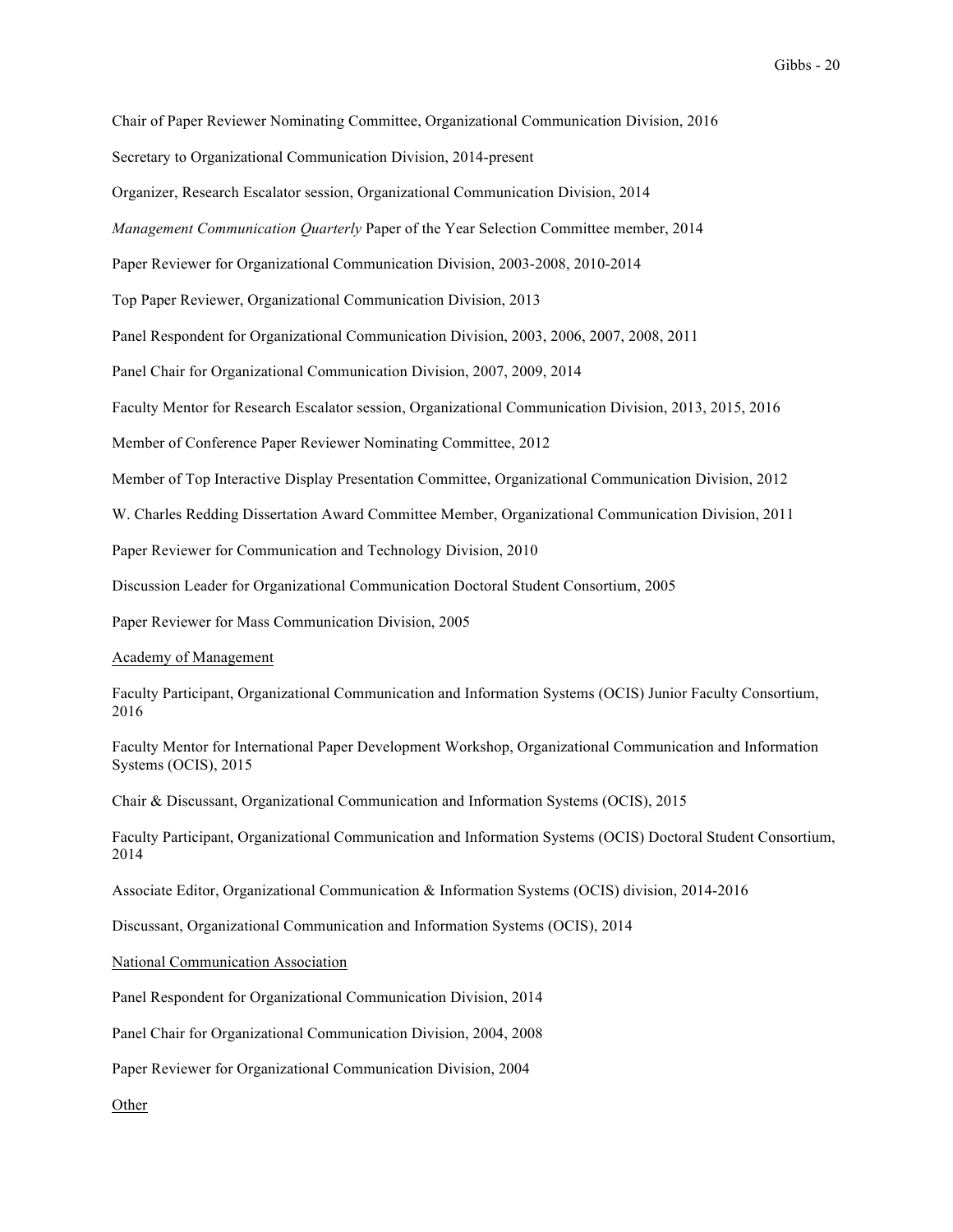Programme Committee Member for conference on "Social Media, Activism, and Organisations", November 6, 2015, University of London, UK

Paper reviewer for Association of International Business (AIB) convention, 2013

Associate Editor for Social Computing and Collaboration track, European Conference on Information Systems (ECIS), 2012

Paper reviewer for ICWSM convention, 2012

Paper reviewer for ACM International Workshop on Intercultural Collaboration (IWIC), 2009

Paper reviewer for HICSS convention, 2007

Paper reviewer for Computer-Human Interaction (CHI) convention, 2006, 2009

Member of Conference Planning Committee for University of Southern California Interdisciplinary Graduate Student Conference, 1999

Conference Planner and Logistics Manager, Paper Review Process Coordinator and Paper Reviewer for the Western States Graduate Student Communication Conference, hosted by the Annenberg School in 1997 and co-hosted by the Annenberg School and the Department of Library and Information Science of UCLA's Graduate School of Education and Information Studies in 1998, 1997-1998

#### **To the Broader Community**

#### *Media Coverage*

Video on "Enterprise Social Media and the Ideology of Openness" featured on SC&I Social Media & Society Cluster website, http://sms.rutgers.edu/videos

Research cited in *Gizmodo,* "How Men and Women Really See Each Other When Online Dating", 5/29/15

Quoted in *Men's Health*, "When She Googles You (and She Will), Don't Let Her Find This", 5/27/15

Quoted in *JOSIC*, "The Best Mobile Dating Apps", 2/20/14

Quoted in *New York Daily News*, "Today's mobile apps make dating easier, but which is best?", 2/14/14

Quoted in *Boston Globe* article "Why do we talk about ourselves so much? Harvard research suggests it's rewarding", 5/7/12

Interviewed on QR77 radio (Calgary, Canada) "The Morning News with Bruce Kenyon", 5/1/12

Quoted in the *Toronto Sun* (in a nationally syndicated column) article "A Relationshopping Spree", 4/30/12

Quoted in *Dallas News* article "Online games sometimes hit the right buttons for singles", 3/26/12

Quoted in *Asbury Park Press* article "Bon Jovi just latest celebrity to be 'killed off'", 1/6/12

Quoted in *ABC News* article "Will Date for Food: Women who Seek Fancy Dinners", 12/8/11

Quoted in CollegeMagazine.com article "www.PartySceneOrComputerScreen.com", 11/14/11

Quoted in *Boston Metro* article on online dating, 5/22/11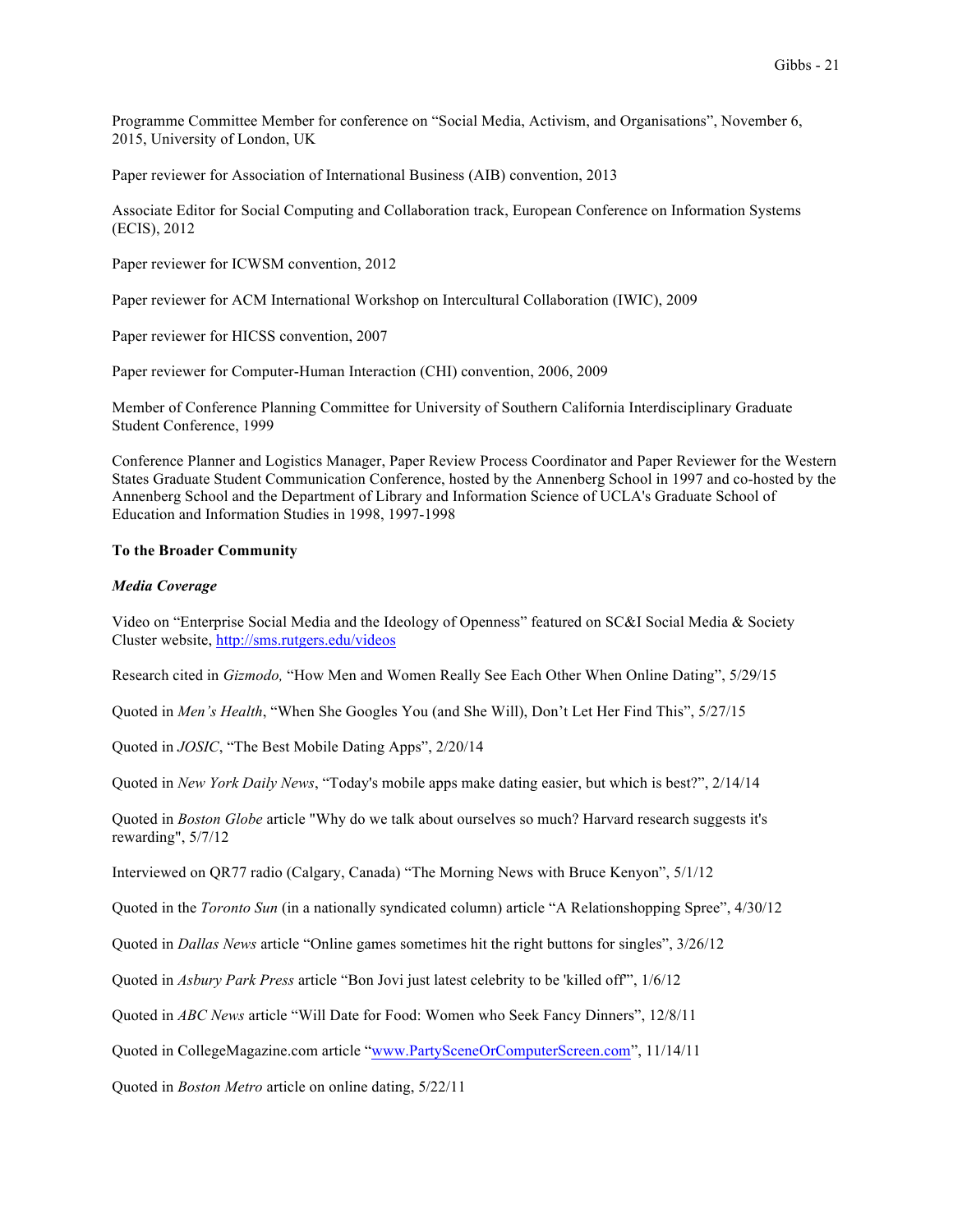Quoted in *El Pais* article on online dating, 2/2011

Quoted in *ABC News* article "Does Online Dating Work?" on 2/12/2011

Invited panelist for Breakfast at the Barracks RU-TV Panel on Cyberbullying, 12/15/2010

Interviewed on WHYY radio (Philadelphia NPR) "When Love Is Just a Mouse Click Away: All About Internet Dating", 12/7/2010

Office of Instructional and Research Technology Faculty Research Spotlight interview, "Presenting oneself in online contexts", available on YouTube: http://www.youtube.com/rutgers#play/user/D60273C761DF79CA/2/w2jFB7KPn7U

Quoted in the *New Jersey Star Ledger* twice in 2010 on social media and flash mobs (4/8/10) and Facebook and divorce (3/21/10)

Interviewed and cited in international (German Press Agency, Nikkei America) news stories about the rise of online dating during the economic recession in the U.S. (June 2009)

Interviewed on WNYC's Leonard Lopate show about online dating research, 2/13/09

Research cited in *Communications of the ACM*, November 2008

Research cited in *Wall Street Journal* article "The Cut-and-Paste Personality", 2/18/08

Quoted in *New York Times* article "Putting Your Best Cyberface Forward", 1/3/08

Quoted on how new technologies are transforming romantic relationship formation in an article called "Cupid in Cyberspace" published in the New Jersey *Star Ledger* on 3/2/2007

Research cited in *Scientific American* article "The Truth about Online Dating" 1/07

Interviewed by the *Washington Post* for a story on online rejection that appeared 2/22/2006

Interviewed by the *Wall Street Journal* about online dating research (3/17/2006)

Interviewed on *WIBS* Indianapolis's radio show "Date Night" about online dating research (2/29/2006)

## *Corporate Consulting and Training*

Disseminated research findings and practical recommendations to Infragistics, 2014-2015

Disseminated research findings and practical recommendations through a series of consulting workshops on global teams and intercultural communication to engineers at Alcoa in Perth, Australia, 2013

Presented workshop on "Effectively Managing and Communicating in Virtual Teams" to a group of Organizational Development professionals, June 2010

Disseminated research findings and practical recommendations to Match.com, 2004

Disseminated research findings and practical recommendations through a series of consulting workshops on global teams and intercultural communication to software development professionals at Xerox Corporation, 2000-2001